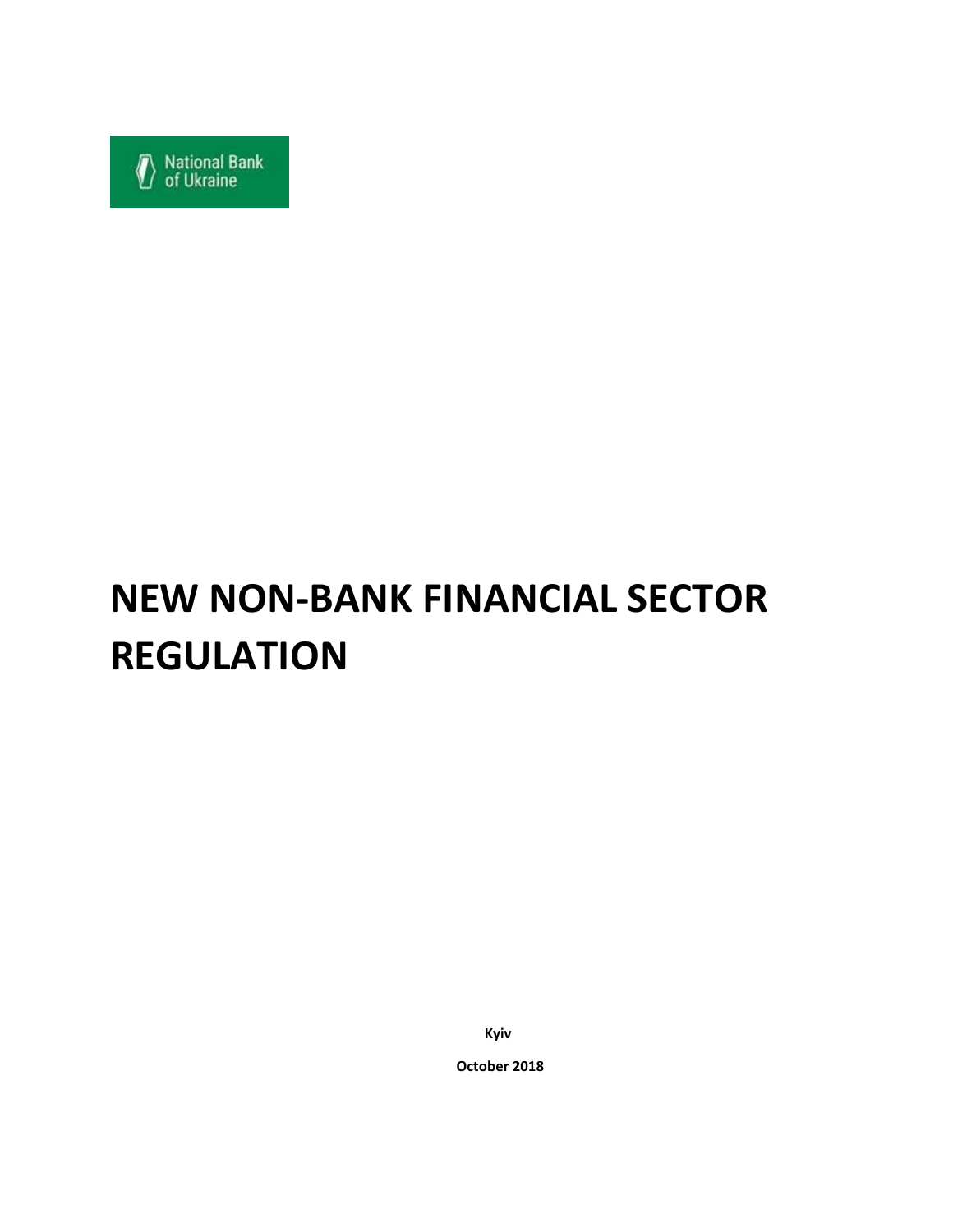## **TABLE OF CONTENT**

| $\mathbf{1}$   |                                                                                               |  |
|----------------|-----------------------------------------------------------------------------------------------|--|
| $\overline{2}$ | Segmentation of non-bank financial institutions in the new regulation and supervision system8 |  |
| 3              |                                                                                               |  |
| 4              |                                                                                               |  |
| 5              |                                                                                               |  |
| 6              |                                                                                               |  |
| $\overline{7}$ |                                                                                               |  |
| 8              |                                                                                               |  |
|                | Planned transition period for non-bank financial institutions: benchmarks and schedule19      |  |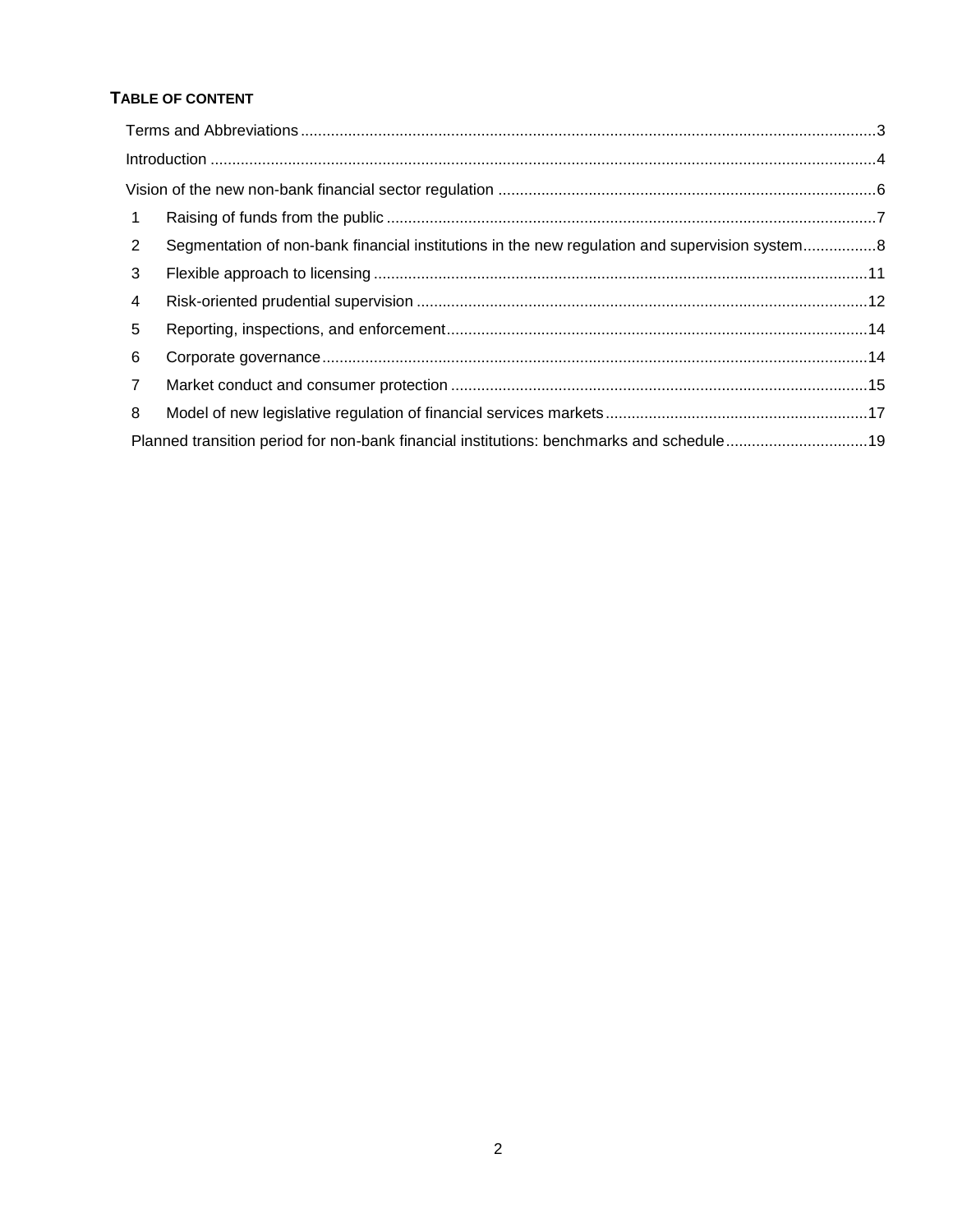## <span id="page-2-0"></span>**TERMS AND ABBREVIATIONS**

The following terms have the meaning attributed to them below.

| <b>Consumer Lending Law</b>         | Law of Ukraine "On Consumer Lending" No. 1734-VIII adopted on November<br>15, 2016                                                                        |
|-------------------------------------|-----------------------------------------------------------------------------------------------------------------------------------------------------------|
| Draft Law No. 2413-a                | Draft Law of Ukraine "On Amending Certain Legal Acts Regarding Consolidation<br>of Functions on State Regulation of Financial Services Market" No. 2413-a |
| EU                                  | European Union                                                                                                                                            |
| <b>FSR</b>                          | National Commission for State Regulation of Financial Services Markets                                                                                    |
| Law on Financial<br><b>Services</b> | Law of Ukraine "On Financial Services and State Regulation of Financial<br>Services Markets" No. 2664-III adopted on July, 12 2001                        |
| <b>NBFI</b>                         | Non-bank financial institution                                                                                                                            |
| <b>National Bank</b>                | National Bank of Ukraine                                                                                                                                  |
| <b>NSSMC</b>                        | National Securities and Stock Market Commission of Ukraine                                                                                                |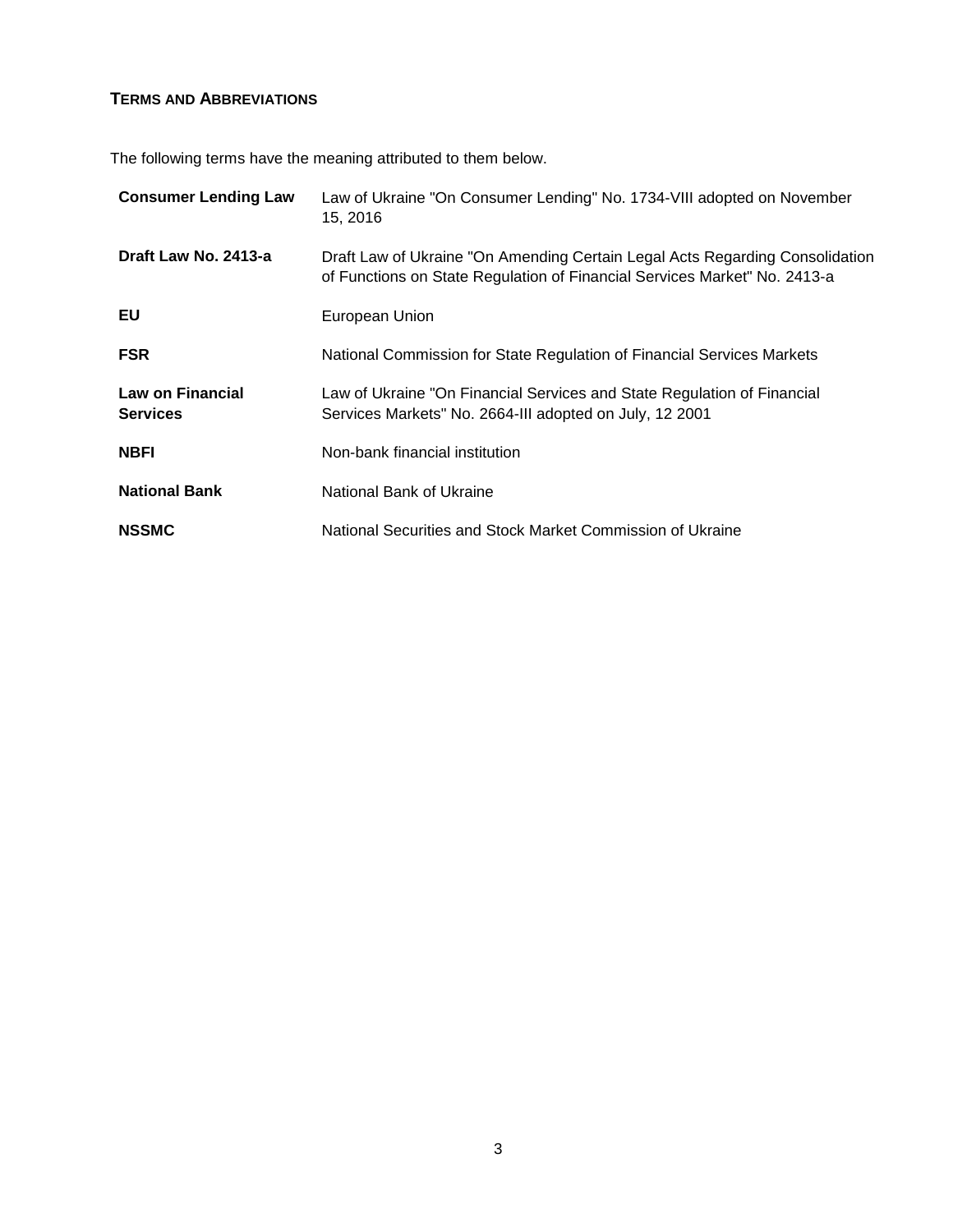#### <span id="page-3-0"></span>**INTRODUCTION**

The financial system is key to the efficient functioning of a country's economy and its economic development. As the Comprehensive program for the development of Ukraine's financial sector by 2020 envisages, Ukraine intends to build a financial system that will ensure stable, sustainable economic growth through the efficient allocation of the economy's resources and capital and sound, competitive market practices. In addition, reforms of Ukraine's financial sector should be aligned with international standards.

The achievement of these objectives requires a suitable regulatory and supervisory framework. An important element of any such framework is the institutional regulatory model, i.e., whether there is one or several regulatory agencies in charge of the supervision of the financial sector, how responsibilities and functions are defined and allocated, and how they interact with each other (if there is more than one regulator).

At present, Ukraine uses the sectoral regulatory model, with the National Bank supervising the banking services market, transfer of funds activity, and currency transactions. The National Securities and Stock Market Commission (NSSMC) supervises the securities and derivatives markets, and the National Commission for State Regulation of Financial Services Markets (FSR) supervises other financial services markets. In Ukraine, the sectoral model in its present form has been in place since 2003, when the FSR was created. However, its practical application has revealed numerous disadvantages.

On July 7, 2016, the Parliament of Ukraine passed in the first reading a Draft Law of Ukraine "On Amending Certain Legal Acts Regarding Consolidation of Functions on State Regulation of Financial Services Market" No. 2413-a (Draft Law No. 2413-a), that was submitted to the Parliament by the President of Ukraine.

The Draft Law No. 2413-a that is being supported by the National Bank is designed to introduce a partially consolidated model of financial market regulation in Ukraine, whereby the entire financial sector will be regulated by two regulators. This will be achieved by assigning the functions of the FSR to the National Bank and the NSSMC.

Under the Draft Law No. 2413-a, the National Bank, in addition to banks, will regulate and supervise:

- insurance companies and insurance intermediaries:
- leasing companies and legal entities, which are not financial institutions by their legal status but have a right to render financial leasing services (legal entities-lessors);
- factoring companies;
- credit unions;
- credit history bureaus;
- pawnshops; and
- other financial companies (engaged in currency exchange, transfer of funds, lending, and guarantee issuance activity, etc.).

As of January 1, 2018, almost 2,000 financial institutions with total assets of UAH170.8 billion operated in the non-bank financial market. If one is to add the amount of the valid financial leases (UAH22.5 billion) entered into by legal entities – lessors, the total volume of the non-bank financial market to be regulated and supervised by the National Bank will be approximately UAH193.3 billion. In other words, once the Draft Law No. 2413-a is passed and the respective Law comes into effect, the National Bank will be responsible for a significant share of the non-bank financial market.

The NSSMC, in addition to securities and derivatives market participants, will regulate and supervise non-state pension funds, construction financing funds, real estate funds and their administrators/managers.

The National Bank has prepared a draft of the White Paper on the new non-bank financial market regulation and has developed a further action plan to apply once the Draft Law No. 2413-a is passed.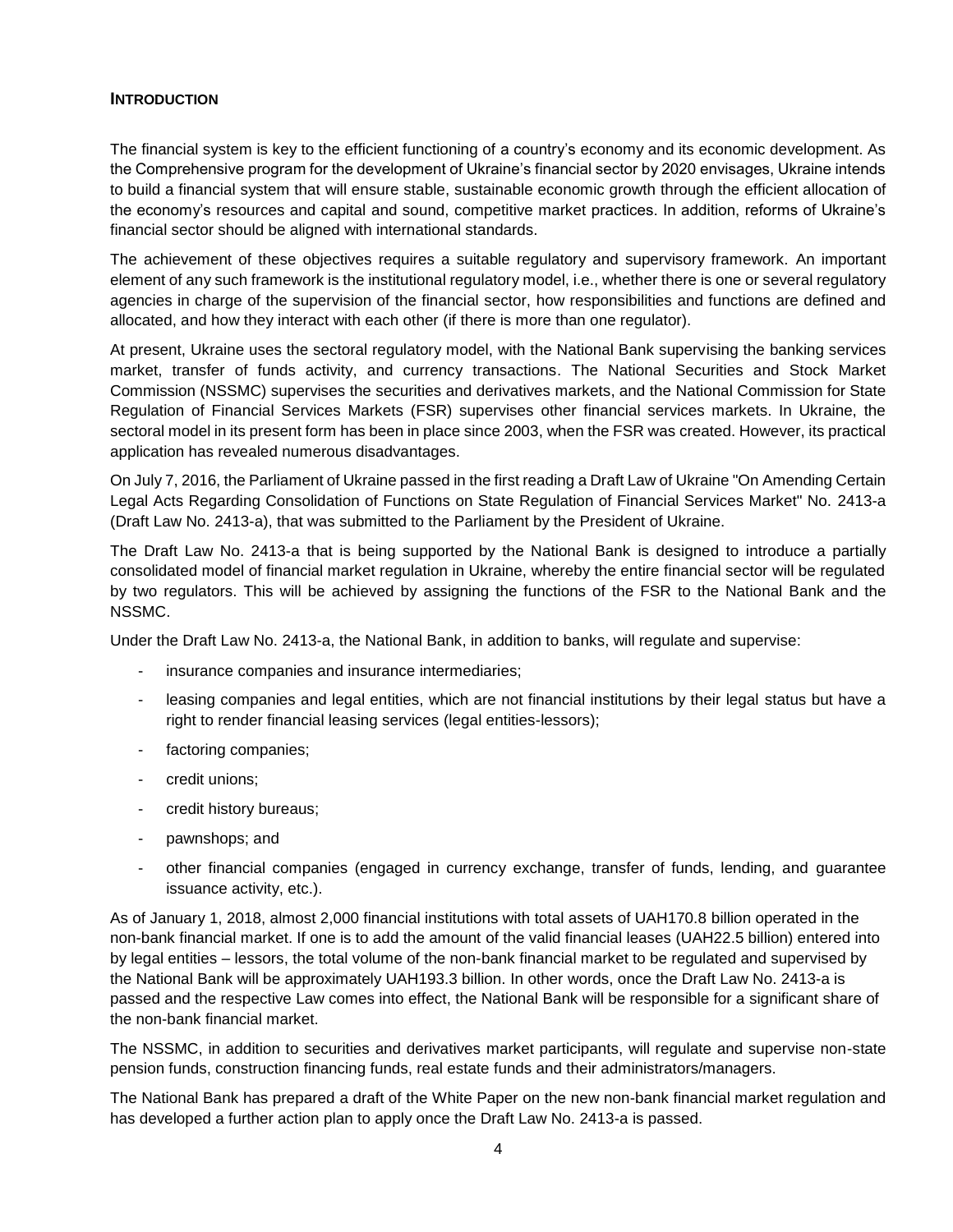This draft of the White Paper presents the National Bank's vision for the new regulation for the non-bank financial market under its future mandate. It summarizes the fundamental objectives underpinning such new regulation. In particular, the National Bank believes strongly that the new model for regulation of non-bank financial institutions should strive to achieve market efficiency, transparency, and approximation to the European and international standards.

The National Bank intends to publish the White Paper in the future and share it with financial service providers, their owners, their associations, their clients, policy makers, and the general public.

This draft of the White Paper does not claim to cover the entire scope of the new non-bank financial market regulation and supervision. For example, the issues of prevention of money laundering and terrorist financing activities are not addressed, although they are very important topics for the non-bank financial sector. Similarly, issues of the future regulation for credit intermediaries operating under the Consumer Lending Law and credit history bureaus are not covered. In the future, the National Bank intends to prepare and issue additional white papers dedicated to separate segments of the non-bank financial market. Such white papers will focus in more detail on objectives and challenges of the regulation and supervision of particular market segments.

The document that is now proposed for review and discussion by market participants and other stakeholders aims to present to a wider public the main elements of the vision of the new regulation set out in the White Paper. In particular, this document outlines the National Bank's approaches to the market segmentation, licensing, prudential supervision, reporting, inspections, corporate governance, and consumer protection.

This document also addresses the principles and tasks for the "immediate future" once the Draft Law No. 2413-a is passed, i.e. for the transition/adaptation period for the new regulator and for the market. During this period, the top priority for the National Bank will be a seamless transition from one regulator to another and continuity of operation of NBFIs.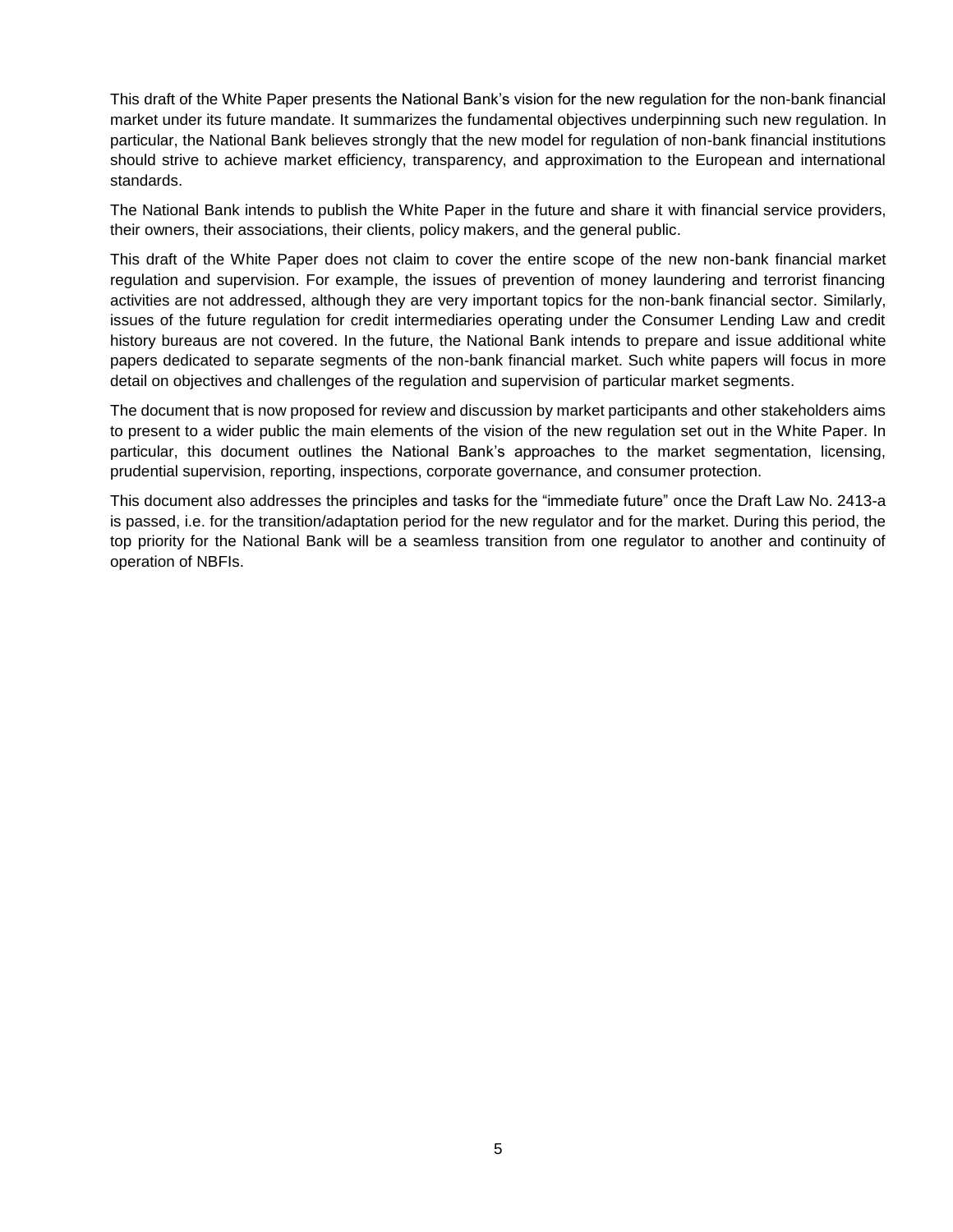#### <span id="page-5-0"></span>**VISION OF THE NEW NON-BANK FINANCIAL SECTOR REGULATION**

The transfer of supervisory and regulatory functions of NBFIs from the FSR to the National Bank and the NSSMC, envisaged by the Draft Law No. 2413-a, should be considered the first step in a process of reform of the non-bank financial sector regulation. New regulation needs to be introduced gradually to make the non-bank financial sector more transparent and attractive for investors, to better protect the consumers of financial services, and to combat fraudulent market practices. New regulation should also aim to establish equal terms of operations for NBFIs and banks, and promote a competitive financial services environment.

The National Bank's vision of how the non-bank financial sector should be regulated is based on certain criteria.



First, non-bank financial institutions<sup>1</sup> must become an efficient component of the nation's financial system, growing in terms of volume, and level of financial services penetration, and, at the same time, contributing to the macroeconomic stability.

Second, the non-bank sector should adhere to high standards of corporate governance and transparency, which will have a positive impact on the level of confidence in the market and provide additional impetus to its development.

Third, the regulatory and supervisory system for the NBFI sector should be based on international standards, including the implementation of the EU legislation requirements. Under the Association Agreement with the EU,

l

 $<sup>1</sup>$  Here and below, unless otherwise expressly provided, a reference to financial institutions or non-bank financial institutions include also</sup> legal entities, which are not financial institutions by their legal status but have a right to render financial leasing services, and insurance intermediaries.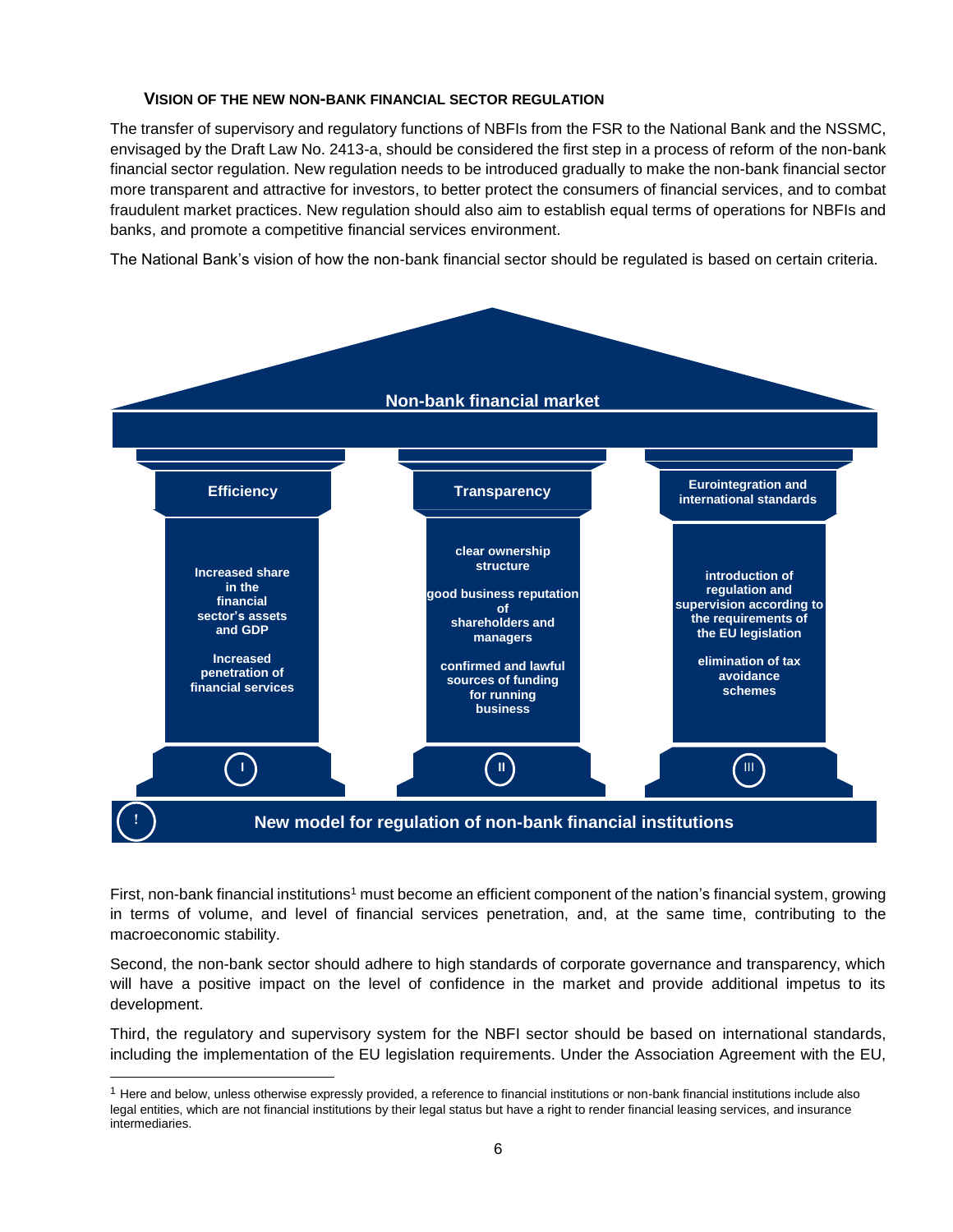Ukraine has pledged to modify substantially its financial services legislation in order to bring Ukrainian regulation of financial services closer to that adopted in the EU. In market segments where EU standards are lacking, national standards based on international experience will be introduced. In both cases, the National Bank plans to hold discussions of such issues with the financial market participants.

### <span id="page-6-0"></span>**1 Raising of funds from the public**

The National Bank believes that raising funds from the public<sup>2</sup> by financial institutions for providing financial services should only take place under appropriate regulation and monitoring by the regulator. This approach conforms to EU legislation, which sets high requirements for the operations of financial institutions that raise and intermediate funds from the public. Furthermore, EU legislation prohibits any persons that do not meet established regulatory requirements from raising repayable funds from the public.

Ukraine has already taken the first steps to implement these requirements. In 2016, a prohibition on raising repayable funds from *individuals* by financial institutions (except by banks and credit unions) was incorporated into the Law on Financial Services. This amendment was adopted mainly because of the fraudulent activities of Bank Mykhaylivsky PJSC.

This approach to raising repayable funds by financial institutions needs to be extended to legal entities. It should be emphasized that in important respects many legal entities (in particular, small businesses) are quite similar to individual clients of financial institutions. Frequently, the owners and/or managers of such enterprises do not possess sufficient knowledge about the financial system to understand and manage efficiently the financial risks.

Therefore, the National Bank endorses the position that current limitations on raising of funds by financial institutions from individuals should also apply to funds from *legal entities other than financial institutions.*

The *forms* of such raising also need to be specified in more detail. Such forms are planned to include deposits, loans, repayable financial aid, or other similar instruments, which imply a financial institution's obligation to repay funds on demand or at a specific time, both with or without paying any fee in any form for using such funds (hereinafter referred to as "repayable funds"). In particular, the issue of debt securities by financial institutions is planned to qualify as the raising of repayable funds<sup>3</sup>.

Certain exceptions to the above general rule are being considered. All financial institutions will still be permitted to provide financial services by using funds raised from:

*banks;* 

 $\overline{a}$ 

- *other financial institutions;*
- *their shareholders<sup>4</sup> ;*
- *any other persons on subordinated debt terms<sup>5</sup> .*

Moreover, funds paid to an insurance company as premiums, as well as funds sent to a payment provider for funds transfer purposes, and funds paid as an advance payment under a financial leasing agreement, will not be deemed as publicly raised funds.

<sup>2</sup> From individuals and legal entities other than financial institutions.

 $3$  These rules will not extend to the issue of debt securities by enterprises not providing financial services so that limitations to the raising of funds could not affect the operations of non-financial enterprises that raise funds by issuing bonds.

<sup>4</sup> Here and further in the text, a reference to "shareholders" includes also participants in a limited liability company or other business companies.

<sup>&</sup>lt;sup>5</sup> It is expected that for the NBFI a subordinated debt concept and the procedures for its raising will be defined in the law (currently defined for banks) (see chapter 2).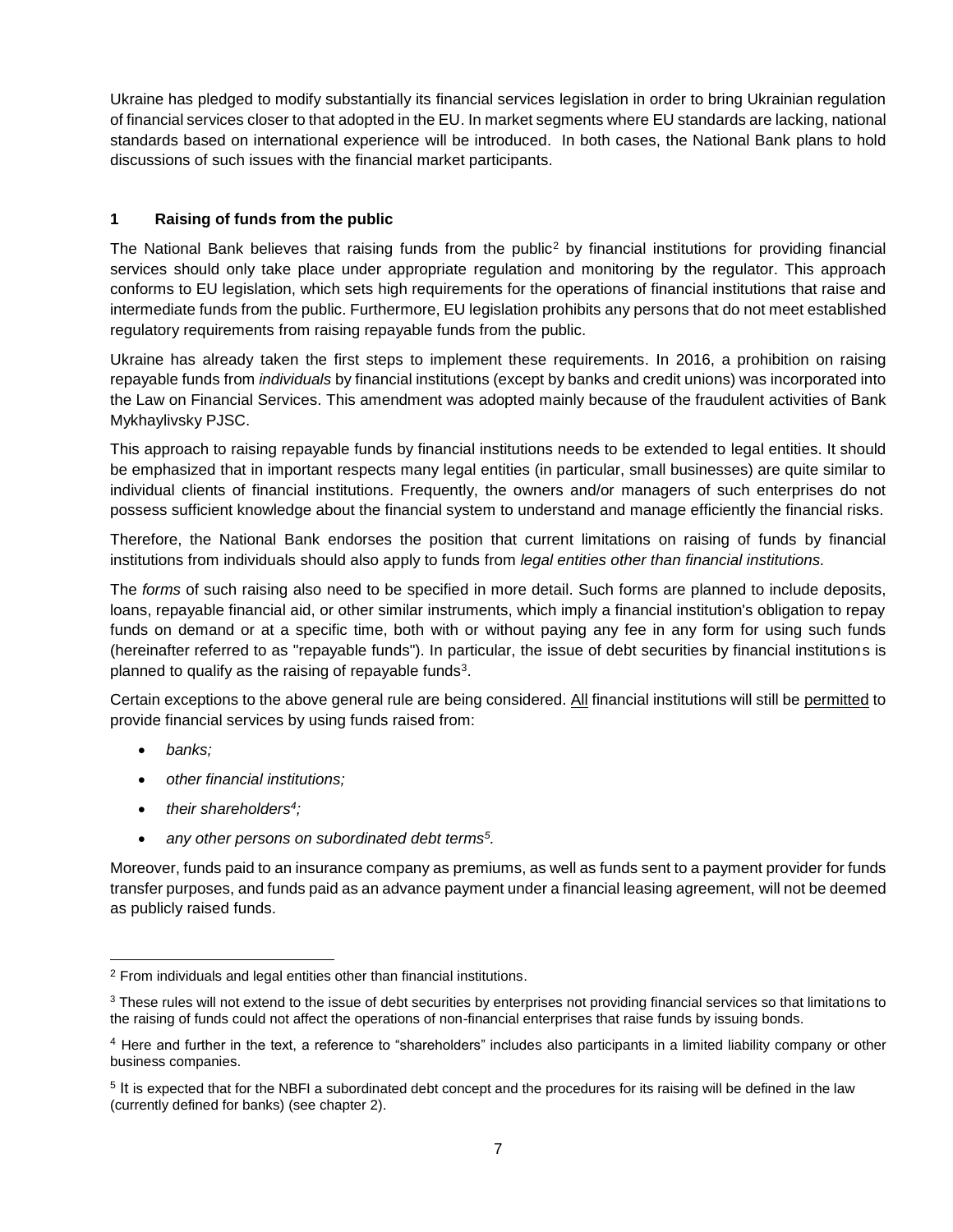This classification of permitted sources and forms of raising funds will be applied to the market segmentation of financial institutions supervised by the National Bank, as described in chapter 2.

Therefore, in the non-bank financial sector:

 $\overline{a}$ 

- only *credit unions* will be allowed to raise repayable funds from individuals, and only *credit unions and other credit institutions<sup>6</sup>* will be permitted to raise repayable funds from legal entities other than financial institutions. Such raising of funds must be combined with lending. In addition, these institutions may, at their discretion, provide a number of other financial services (see chapter 2);
- *other financial institutions,* which provide financial services by using their equity or funds received, in particular, as a credit or loan from a bank, another financial institution or shareholders, will not be required to obtain the status of a credit institution. Therefore, they will not have to comply with more stringent requirements set for credit institutions.

The National Bank is aware that financial institutions have revised the structure of their liabilities only with respect to repayable funds of individuals, and not legal entities other than financial institutions. Therefore, the new approach to the sources and forms of funds raised by financial institutions will have a certain impact on the nonbank financial market. New requirements for raising funds used to provide financial services will be imposed only after a detailed analysis, evaluation of the market, and consultations with its participants. It is also likely that the new requirements will be phased in over a certain transition period, of which market participants will be notified in advance, to allow financial institutions to structure their liabilities in line with the new requirements.

#### <span id="page-7-0"></span>**2 Segmentation of non-bank financial institutions in the new regulation and supervision system**

The classification of the sources and forms of raising funds should serve as a basis for an approach to regulation and supervision of non-bank financial institutions. A new policy must enable the National Bank to correctly distribute resources and efficiently manage risks in the market. For this, the National Bank plans to introduce an approach to regulation that would be based on the division of financial institutions into three categories.



 $6$  Prior to 2016, «other credit institutions» existed as a separate kind of non-bank financial institutions, regulated and supervised by the FSR. However, following the amendments to the Law on Financial Services (made in November 2016), only banks and credit unions correspond to the definition of a credit institution, as only their activities on lending using raised funds are governed by the respective laws. The National Bank now proposes to introduce the category of "other credit institutions", the procedures for which operation will be defined at the level of the law (establishing in one law procedures of operations of banks and other credit institutions is being considered), which will be subject to the prudential regulation by the National Bank, and which will be permitted to raise repayable funds from legal entities other than financial institutions (see chapters 2, 4, 8).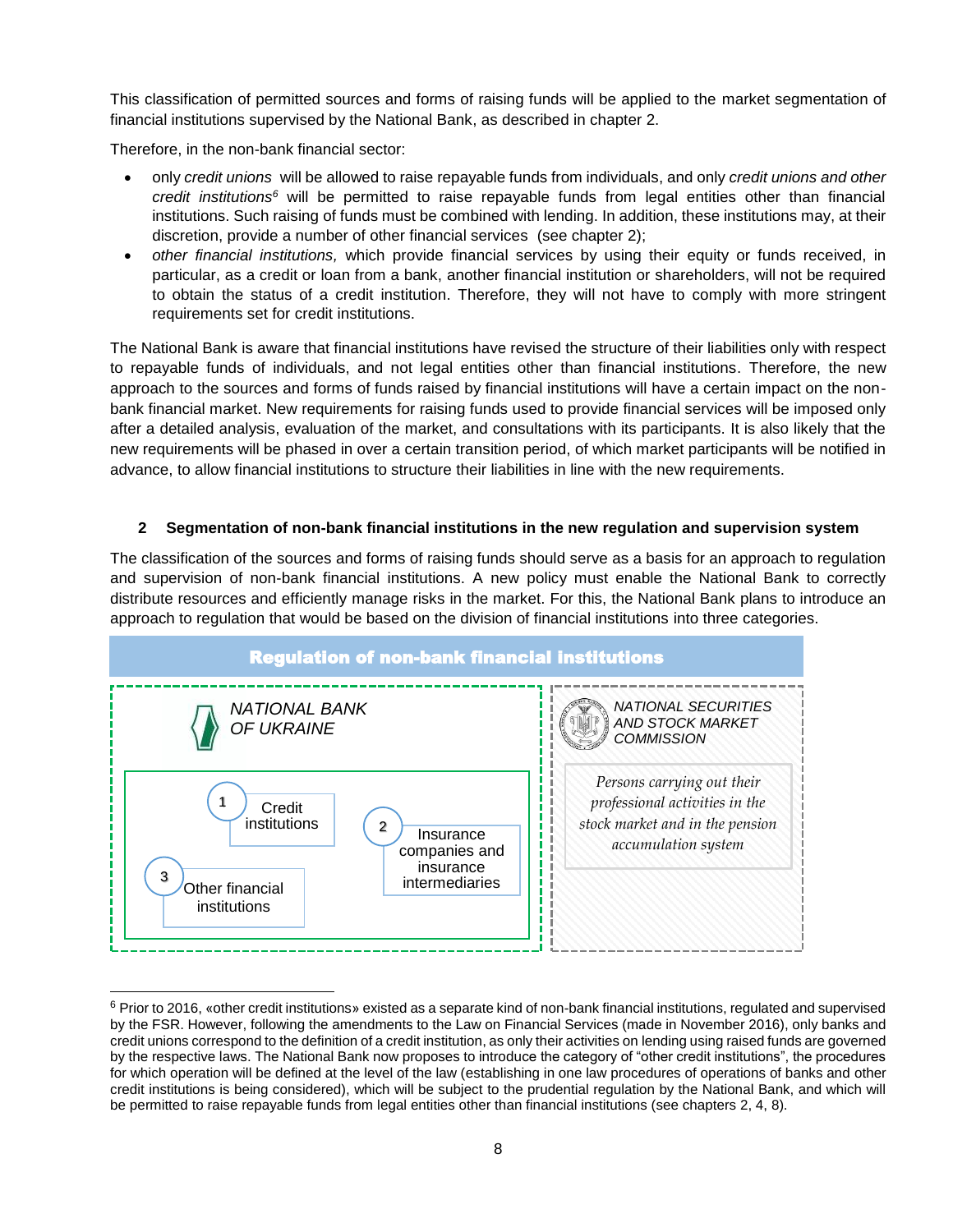## **Credit institutions**

1

l

2

The first category will bring together **credit institutions**<sup>7</sup> permitted to raise funds from the public for lending and provision of other financial services. They will be subject to the capital requirements and other financial standards at the level of European requirements/standards set out by Directive 2013/36/EU on activity of credit institutions and Regulation No. 575/2013 on prudential requirements for credit institutions and investment firms. These EU acts have to be implemented in Ukraine under the EU Association Agreement.

These standards will include at least the following:

- the requirement for the minimum initial and regulatory capital (in an amount of 5 million euro);
- regulatory capital adequacy requirements (at a level of at least 8%);
- single counterparty credit risk concentration requirements (no more than 25%); and
- instant liquidity requirements (over 60%).

It should be noted that the National Bank plans to provide schedules for bringing operations of credit institutions in line with the new requirements only after a detailed study. Such schedules will take into account reasonable deadlines and the capability of institutions included in the first category to comply with such requirements.

*Credit unions* will enjoy a special status among credit institutions since they will be permitted to provide financial services by using repayable funds without having to comply with the capital requirements and prudential standards set by the EU legislation. The non-application of these capital requirements to credit unions generally conforms to the provisions of Directive 2013/36/EU on activity of credit institutions. However, the EU Association Agreement does not currently include this exception for Ukrainian credit unions. The National Bank will take necessary measures to propose relevant legal amendments to the EU Association Agreement.

According to the vision of the National Bank, *credit unions* will be the only non-bank financial institutions that will be allowed to raise repayable funds both from legal entities and individuals. *Other credit institutions* will be limited to the raising of funds from legal entities only (except in cases where repayable funds are raised from shareholders who are individuals and subordinated debt from individuals).

## **Insurance companies and insurance intermediaries**

The second category of NBFI institutions are **insurance companies and insurance intermediaries**. The insurance sector will be regulated by taking into account the standards set forth by European legislation, including requirements for:

- capital and solvency, technical reserves, quality of the corporate governance and risk management systems (Directive 2009/138/EС on the taking-up and pursuit of the business of Insurance and Reinsurance, hereinafter referred to as Solvency II),
- disclosure of information, rules for drafting and making regulatory and financial statements (Solvency II, Directive 91/674/EEC on the annual accounts and consolidated accounts of insurance undertakings), and
- market conduct and sales of insurance products (Directive (EU) 2016/97 on insurance distribution and Directive (EU) 2009/103 on insurance against civil liability (motor vehicles).

First and foremost, this concerns imposition of the minimum capital requirement for insurance companies. It is expected that this requirement will amount to 3.2 million euro for life insurers and 2.2 million euro for other insurance companies.

<sup>7</sup> Credit institutions hereinafter mean non-bank credit institutions (credit unions and other credit institutions).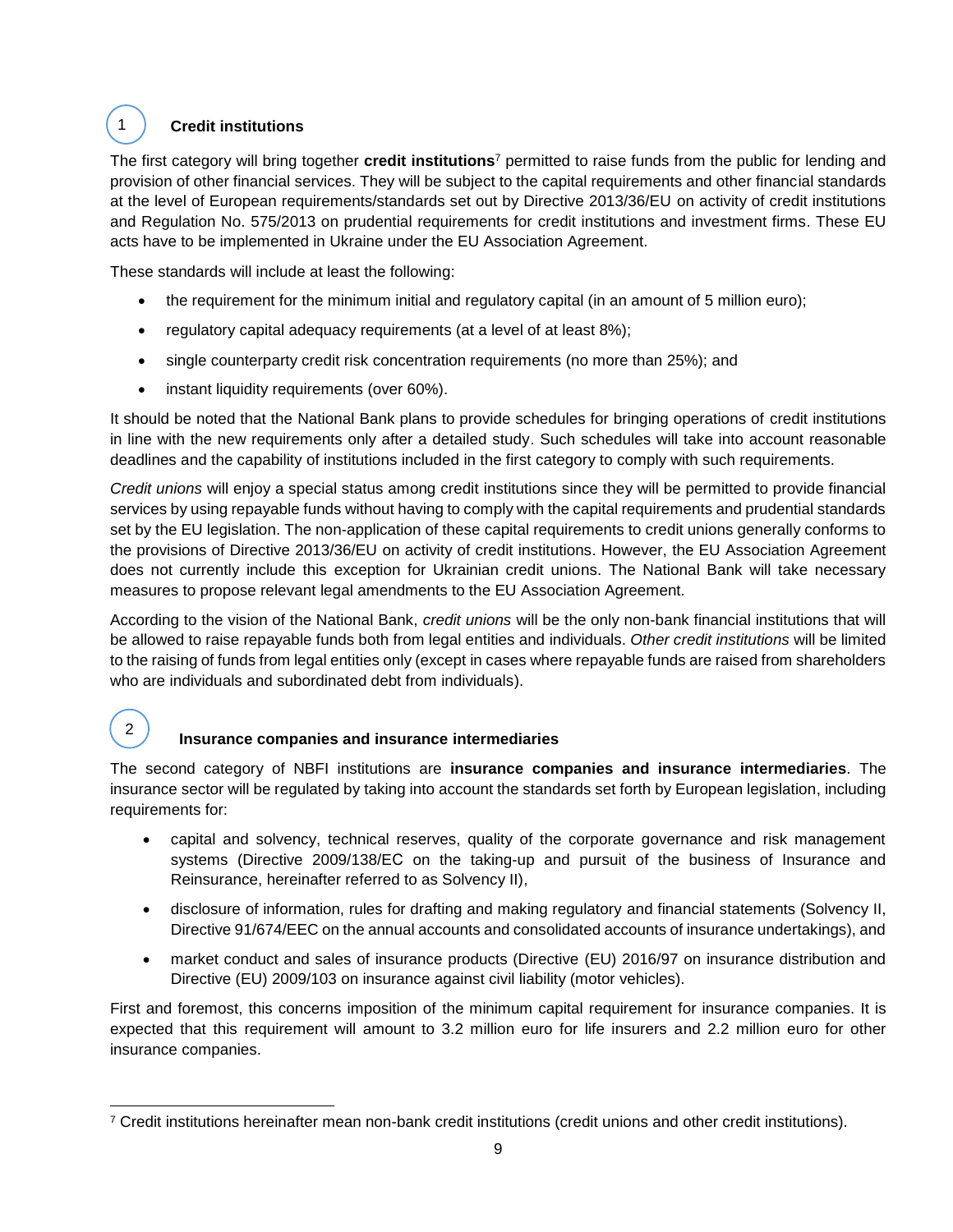In addition to the minimum capital requirement, the following requirements to insurance companies shall be established, taking into account EU Directives:

- solvency capital requirement;
- technical provisions;
- requirements to eligible own funds amount; and
- own funds limits.

3

The National Bank plans to develop schedules for bringing operations of insurance companies in line with the new requirements, only after a detailed study of the situation in the insurance market and taking into account reasonable deadlines and capability of insurers to comply with such requirements.

For insurance intermediaries, the National Bank intends to impose a requirement for continuing professional education and to increase qualification requirements applicable to insurance professionals. Further, it plans to introduce professional liability insurance for those insurance intermediaries, for which/whom insurance product distribution is not their main activity.

## **Other financial institutions**

The third category, includes all **other financial institutions** that **do not** use funds raised from the public for providing services. These companies will use "internal" financial resources (equity and funds of their shareholders) with a possibility of raising funds from banks/other financial institutions. If the requirements for regulatory capital are established for this segment, then the National Bank will consider allowing such institutions to raise subordinated debt from persons other than their shareholders. This will not be considered as raising of funds from the public.

The National Bank believes that such institutions will pose a minor risk for the financial system. Thus, imposition of tough prudential standards on them will be unreasonably burdensome. If applied to this category at all, requirements for the capital and other prudential standards are likely to be much less stringent than for credit institutions<sup>8</sup>.

The National Bank expects that most non-bank financial institutions (particularly financial companies and pawnshops), which will be regulated by it as envisaged by the Draft Law No. 2413-a, will be included in this segment.

# 1 ) ( 2 ) ( 3

#### **All non-bank financial institutions**

Certain uniform requirements will be applied to all categories of NBFI. First is access to the market. For this purpose, all financial institutions will have to obtain a license to provide a particular service (see chapter 3). Requirements for the business reputation of owners of qualifying holdings and senior management, financial standing of owners of qualifying holdings, and ownership structure disclosure will also be similar in substance for all categories (although they may differ in certain details, if needed – see chapters 3 and 6). Corporate governance standards (see chapter 6), requirements for market conduct regulation and consumer protection (see chapter 7) will be common for all the categories as well.

#### *Combination of financial services*

l <sup>8</sup> Prudential requirements will have to apply to financial institutions that provide funds transfer services as the Directive (EU) 2015/2366 on payment services provides for the application of a special regime of prudential regulation and supervision to them.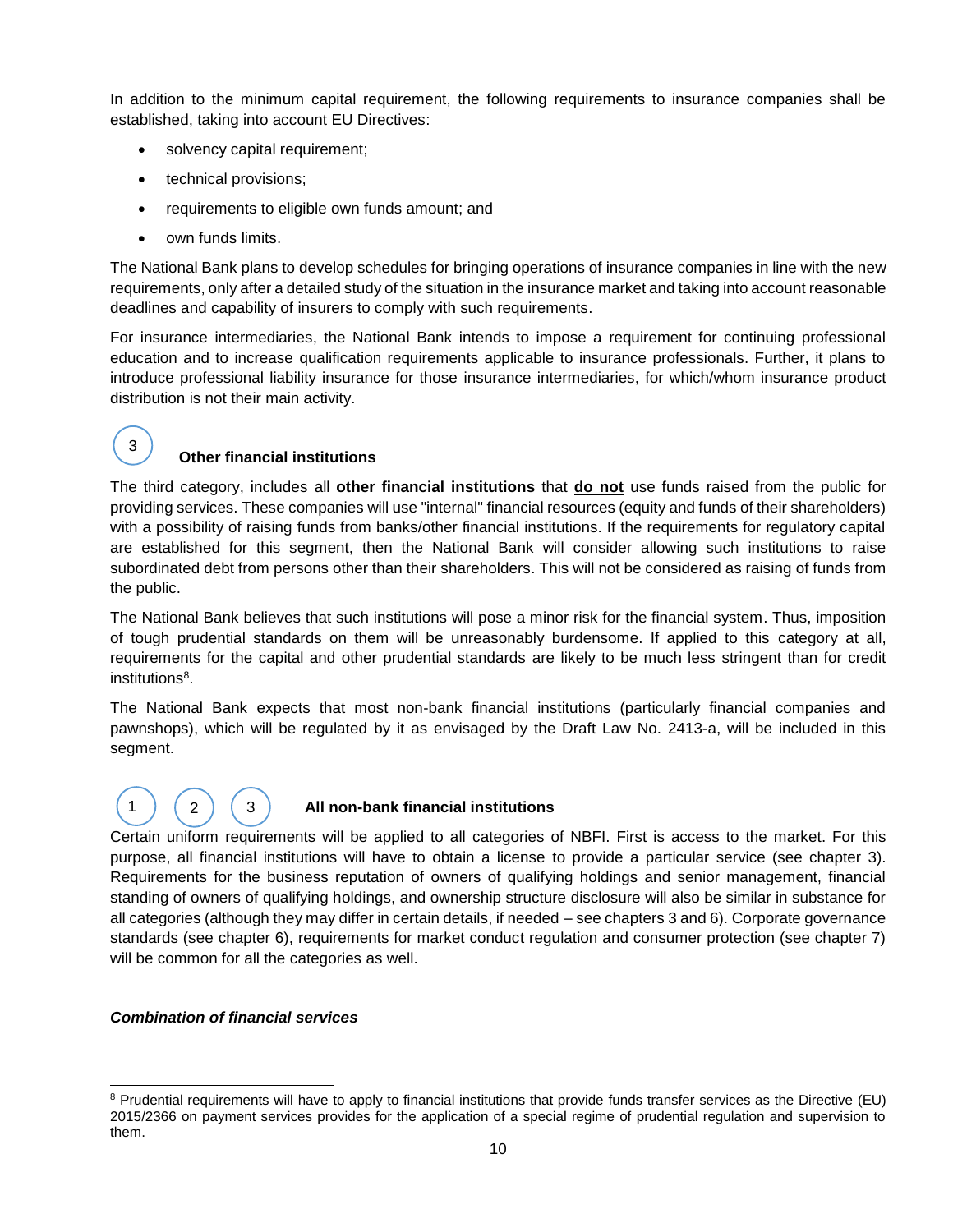The National Bank will also introduce flexible rules for the provision of multiple financial services by an institution. Financial institutions will be allowed to provide various financial services in cases where such services harmoniously fit into the business model of the company, are not deceitful, pose no threats to consumers, and have no negative consequences for the stability of the financial market or some of its segments.

Thus, when a financial institution obtains a license permitting it to carry out a specific activity defined as its core business, it may obtain additional licenses for providing certain additional financial services.

For instance, credit institutions (category 1) may combine the raising of repayable funds and lending (both activities will constitute their core lines of business) and:

- issue of guarantees,
- transfer of funds,
- currency exchange services,
- factoring,
- $\bullet$  financial leasing (all of these will be permitted additional activities)<sup>9</sup>.

These same additional activities may be chosen by financial companies (category 3), for which lending is a core activity.

In contrast, financial companies, the core activity of which consists in providing services of transfer of funds, will be able to obtain an additional license only for currency exchange transactions. Financial companies, for which factoring is a core business, will be allowed to obtain additional licenses allowing them to grant credits and issue guarantees.

The issuance of guarantees is planned to be an additional activity for insurance companies (category 2), and for life insurers an additional activity may include provision of loans to insured persons.

#### <span id="page-10-0"></span>**3 Flexible approach to licensing**

Licensing is a key element in the new model of regulation of non-bank financial institutions. New licensing requirements are intended to bring greater transparency to the market, improve financial disclosure and business standards. The concept of NBFI licensing developed by the National Bank envisages the following main changes.

First, the National Bank intends to reduce the number of procedures for accessing the market. A legal entity will no longer be required to register first as a financial institution and then only afterwards apply to the regulator for a license. These two processes will be merged into a single initial licensing procedure (simultaneous registration as a financial institution and obtaining a license for one or several financial services).

Second, the National Bank intends to introduce standards sufficient to prevent fraudulent service providers from accessing the financial system. For this purpose, it must fully understand the ownership structure of a financial institution, even if its operations are not systemically important. The key priorities for initial licensing will include the evaluation of:

- the business reputation of owners of qualifying holdings and senior management,
- the ownership structure and sources of funds used to start up a financial business,
- professional acceptability of senior management (see chapter 6).

 $\overline{a}$ <sup>9</sup> Credit unions will be limited in their possibility to provide factoring and financial leasing services. The above financial services do not correspond to the generally accepted model of operations of such institutions, in particular provision of these services is not stipulated by the Model Credit Union Law, which has been developed and is recommended to be used by the World Council of Credit Unions (see https://www.woccu.org/documents/Model\_Credit\_Union\_Law\_2015).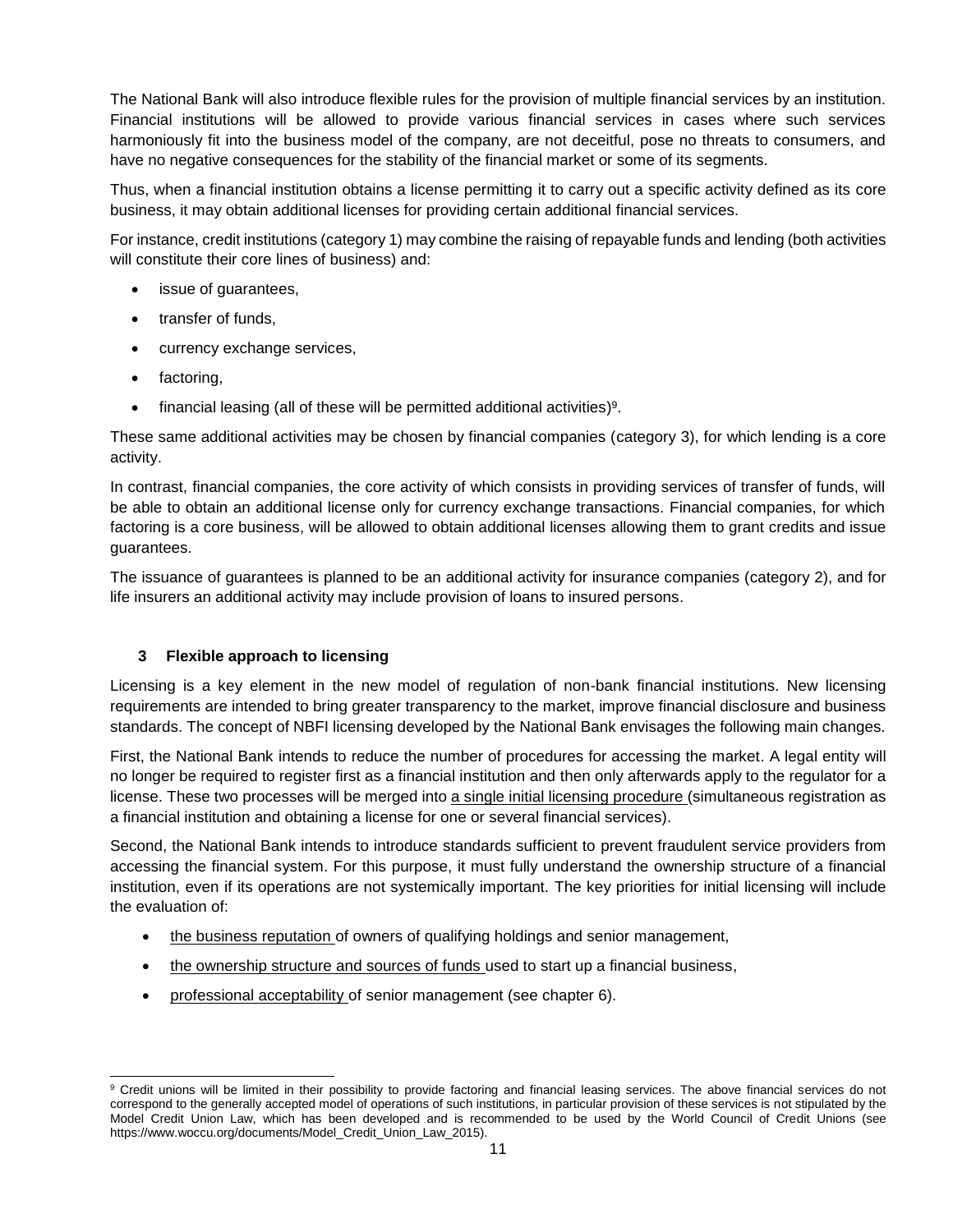Third, the National Bank is aware that, before operations start, it is impossible to ensure compliance with most financial standards. Therefore, at the initial licensing phase the National Bank plans to focus on the verification of compliance with the initial capital requirements.

Fourth, the National Bank intends to introduce an obligatory procedure to evaluate a financial institution's business plan at the initial licensing phase. It will also verify whether a financial institution has enough funds for the business plan performance for the first year. Business plan development by an institution is intended to increase the responsibility and awareness of its managers and shareholders of potential risks. The evaluation of the business plan by the National Bank will allow it to analyze the company's business model. This analysis is necessary to evaluate an institution's viability and resilience at the initial licensing phase and for efficient supervision by the regulator at a later stage.

The National Bank also proposes to conduct a basic evaluation of the corporate governance system of the business at the initial licensing phase. The National Bank will examine whether the corporate governance assures the proper level of risk identification, monitoring, and control by management. This evaluation will also enable the National Bank to make a relevant comparison of corporate governance at different stages of a company's operation.

The National Bank will also consider using a more flexible approach to the entry of companies to the market. Existing companies that are in non-financial businesses and wish to start providing financial services will be able to apply to the National Bank for a license. Special requirements for changes in the structure of assets and liabilities will be imposed on such companies. Positive work experience, transparent financial and non-financial statements, and an efficient corporate governance system will constitute an important advantage in the process of licensing these companies.

If a company intends to obtain additional licenses after the initial licensing, it will be required to file only those documents, which have not been provided to the National Bank during the initial licensing phase, and update information that was provided before, if necessary. For instance, a business plan will need to be updated only as it covers additional types of services.

Knowledge by the regulator of the composition of owners of qualifying holdings in NBFIs will be yet another aspect closely related to the licensing concept. An acquisition, or increase of a qualifying holding in a financial institution, will require a prior evaluation of the business reputation and financial standing of prospective owners of qualifying holdings. In this regard, the National Bank plans to move from a formalistic to a substantive approach to the analysis of financial institutions' shareholders. This will allow it to identify and evaluate relations among market participants in order to prevent possible disruptions on the financial market.

The National Bank also plans to evaluate carefully professional qualities, experience and knowledge of new managers when NBFIs change their senior management (see chapter 6).

Furthermore, the qualification requirements and certification of specialists working at insurance intermediaries will be based on the provisions of Directive (EU) 2016/97 on insurance distribution, which regulates operations of all the entities involved in the sales of insurance products.

At this, as the Draft Law No. 2413-a envisages, new regulations to be enacted by the National Bank on NBFIs' activities will not require NBFIs to have their respective licenses reissued (see section *Planned transition period for non-bank financial institutions: benchmarks and schedule*).

#### <span id="page-11-0"></span>**4 Risk-oriented prudential supervision**

Financial stability and solvency of non-bank financial institutions is accomplished primarily through prudential supervision. Such supervision involves the imposition of certain quantitative and qualitative requirements (prudential requirements) on the operation of financial institutions. Monitoring of compliance with them enables timely detection of risky activities, prompt intervention measures, and prevention of negative consequences by the regulator.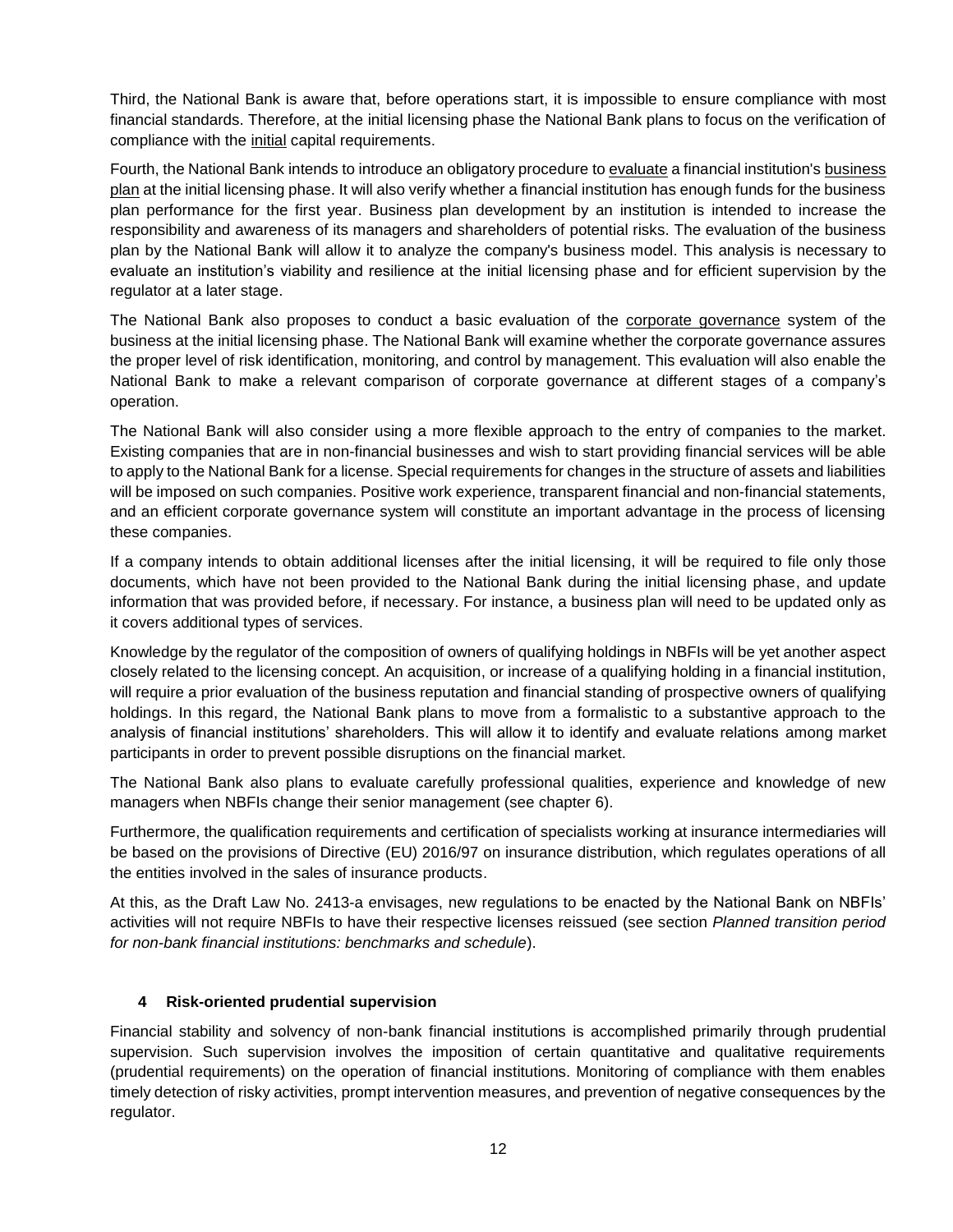In the National Bank's opinion, prudential supervision shall be mandatory for **insurance segment, credit unions and other credit institutions, and financial institutions providing funds transfer services**.

In the new regulatory model, prudential requirements will be specific for each market segment. To ensure more efficient supervision over insurance companies and credit institutions, the National Bank intends to introduce proportionate regulation by classifying institutions into large (systemic), medium-sized, and small. Therefore, the National Bank plans to apply different prudential requirements to these companies, depending on the risks their insolvency might pose for clients and the financial system. The main criteria for proportionate regulation will include:

- absolute amount of raised repayable funds or insured risks;
- types of business activity;
- scale and complexity of a business (geographic presence, number of clients, etc.).

This will ease the regulatory burden on financial institutions and will improve the competitive environment for small and medium-sized financial institutions.

Given the need for effective protection of policyholders, all insurance companies will be subject to prudential supervision by the regulator. Certain prudential requirements will also be set for insurance intermediaries and corporate insurance agents. This is in line with generally accepted international practices and is an EU legislation requirement. However, only large insurance companies will have to comply fully with Solvency II regulations. Given their operating risks, medium-sized and small insurance companies will be able to apply simplified Solvency II requirements.

Credit institutions other than credit unions will be able to provide services by using funds raised from corporate non-financial institutions. The National Bank plans to introduce prudential requirements for all such institutions at the level of European standards.

Credit unions, which will be able to provide services by using funds raised from individuals and corporate nonfinancial institutions, are not to be subject to Directive 2013/36/EU on the activity of credit institutions. They will be subject to "national" prudential requirements, which will permit the National Bank to ensure efficient supervision over their solvency and liquidity.

The National Bank considers advisable the creation of a deposit guarantee fund for credit unions (or placement of credit unions "under the umbrella" of the Deposit Guarantee Fund) and creation of an insurance payment guarantee fund for life insurance. Participation in such funds will be obligatory for all the credit unions accepting deposits from individual members and for life insurers. Naturally, main prerequisites for the fund creation will include an efficient prudential supervision over the market, compliance by the financial institutions with the new regulatory requirements, and exit from the market by those NBFI which do not comply with such requirements. In the future, the National Bank plans, along with the market participants, to determine the parameters for the building and functioning of such guarantee funds and a procedure for accumulation of moneys to effect guarantee payments.

A special prudential regulation and supervision regime will apply to financial institutions providing funds transfer services, as this is directly envisaged by the requirements of the Payment Services Directive (EU) 2015/2366. The National Bank is considering introduction of prudential supervision in this segment for those institutions, which, during a certain period, have made transfers in the amount exceeding certain limit.

Prudential supervision in other non-bank financial market segments may be introduced in the instances determined by the National Bank (e.g., for factoring companies).

The National Bank does not rule out the possibility that, after a certain period, a part of its supervision powers might be delegated to self-regulatory organizations of the market participants. This concerns small credit unions and other credit institutions. Naturally, such delegation will be possible only if such self-regulating organizations will have adequate institutional maturity, independence, and competence to ensure efficient supervision over the market participants.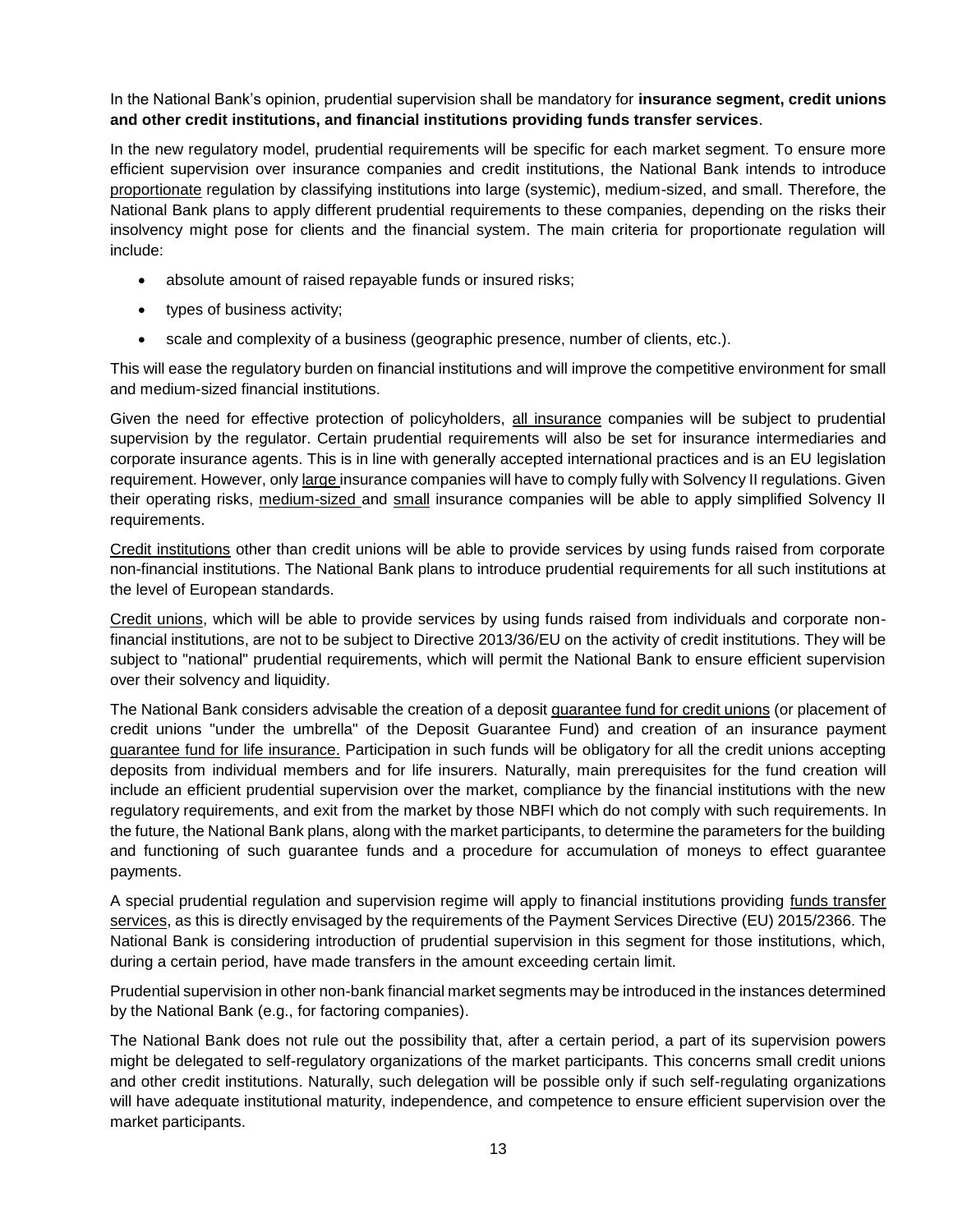#### <span id="page-13-0"></span>**5 Reporting, inspections, and enforcement**

Three important elements of regulatory and supervisory systems are:

- requirements for reporting by relevant producers/providers of services,
- scheduled and unscheduled inspections of their activities, and
- enforcement (application of certain enforcement actions in response to revealed law violations).

The National Bank is considering taking steps to change the scope of reporting required from NBFIs. For instance, it is considering eliminating some outdated forms. The frequency of submitting certain forms of statements also may be changed and financial institutions may be required to report solely in electronic form.

For all segments of financial institutions, requirements to information disclosure and regulatory and financial reporting will be developed in accordance with international best practices and the EU laws.

The National Bank will consider whether it is reasonable to plan inspections of non-bank financial institutions based on the guidelines of the European Banking Authority (Supervisory Review and Evaluation process) and the guidelines of the European Insurance and Occupational Pensions Authority (Supervisory Review process). This means that the frequency of inspections conducted by the regulator will depend on the size of a financial institution (its importance for the system) and its risks. In this case, financial institutions will be inspected according to the inspection plan approved by the National Bank Board based on the evaluation of risks of financial institutions made by the regulator during off-site supervision.

Ensuring the equal application and enforcement of rules across all market segments is a priority for the National Bank. In other words, the same enforcement action must be applied to the same violation (for example, against a pawnshop or a credit union). Likewise, protecting consumer rights is also a priority. Financial institutions must be accountable for violating these rights, for example through the provision of inaccurate information or the failure to provide required information (see chapter 7).

#### <span id="page-13-1"></span>**6 Corporate governance**

Good corporate governance practices are a necessary precondition for creating an efficient and reliable market for financial services in Ukraine. The National Bank views corporate governance as an integral part of the risk management system that must be adopted and implemented by all the providers of financial services. It must be based on the following principles:

- corporate governance regulation through a system of obligatory requirements and voluntary compliance with guidelines (recommendations), taking into account legal and economic specifics of markets for financial services of Ukraine;
- conformity to obligatory requirements for corporate governance established by the Law "On Joint-Stock Companies" and the Law "On Limited and Additional Liability Companies" (depending on the institution's corporate form). There also will be obligatory special requirements for all the providers of financial services set by the Law on Financial Services, and special requirements typical of certain segments of the financial services market set in special laws (for example, the Law "On Insurance") and in regulations.
- use of a proportional approach that will take into account the company's size, its social importance, business model type, etc. to ease the regulatory burden on small organizations. This will permit financial institutions, which will not belong to the category of systemically important financial service providers, to choose between full or simplified corporate governance models. Accordingly, they will be able to form a two level (supervisory board and executive body) or one level (administrative body - unitary board of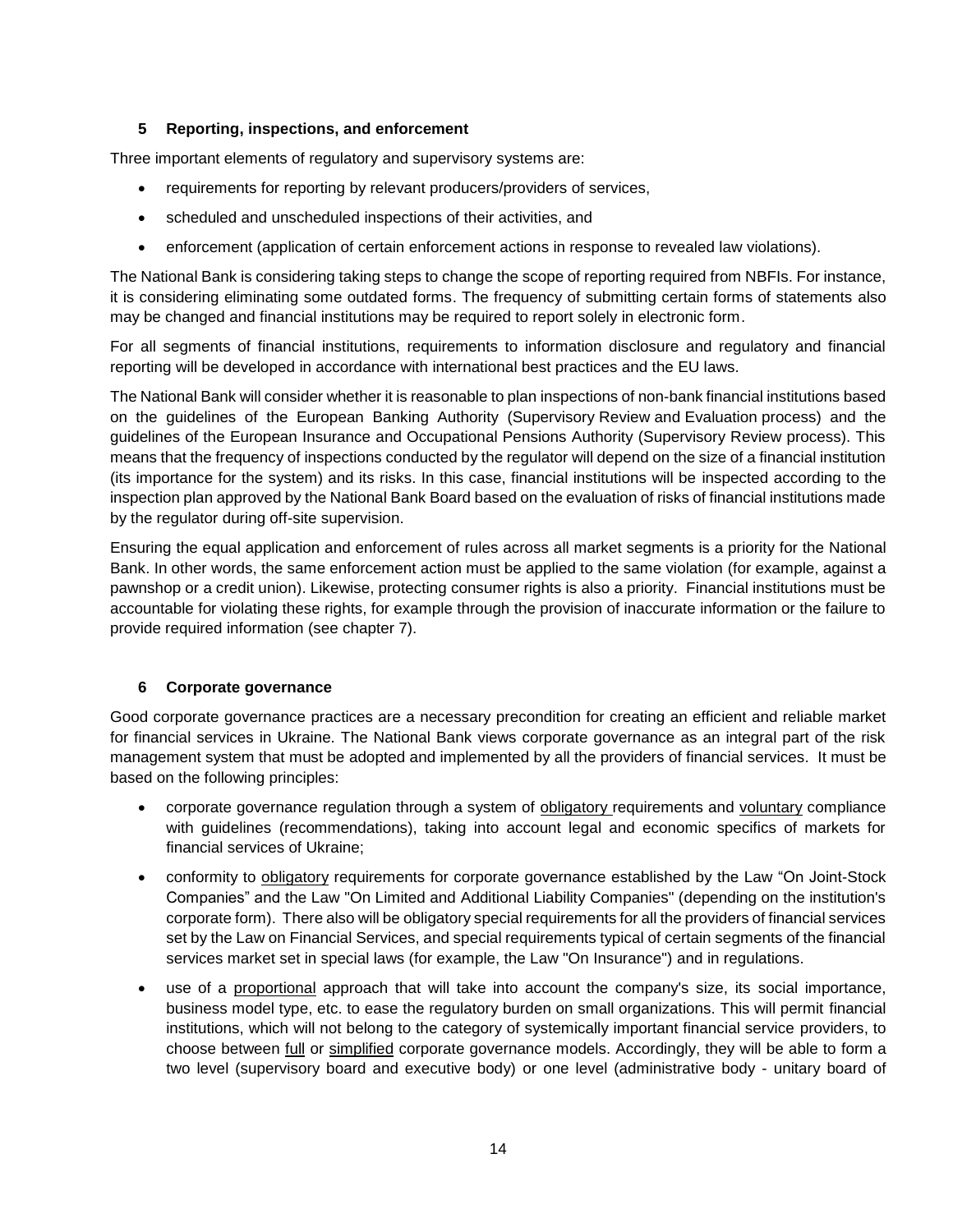directors<sup>10</sup>) governance body system. It is understood, however that systemically important financial service providers will be required to use the full (two level) corporate governance model;

- transition to the risk-based model of corporate governance aimed at identifying, monitoring, controlling, and managing risks;
- change of approaches to setting 'fit and proper' requirements for owners of qualifying holdings and senior management of financial service providers, namely:
	- $\circ$  establishment, at the level of the law, of the business reputation requirements for all the members of the management and supervisory bodies of financial institutions (meaning, depending on the chosen corporate governance model, members of the administrative body or members of the supervisory board and the executive body) and owners of qualifying holdings; revision of the criteria for the good business reputation by taking into account the EU legislative requirements and their unification for different segments of the financial market;
	- $\circ$  introduction of standards of professional acceptability of members of the management and supervisory bodies of such institutions; and also measures aimed at ensuring transparency of their operations;
	- $\circ$  empowering the regulator to refuse to grant a license in cases where it concludes that certain persons cannot be accepted as owners of qualifying holdings, particularly due to their failure to comply with the requirements for business reputation;
	- $\circ$  empowering the regulator to demand changes of members of the management and supervisory bodies of a financial institution, if it reveals facts of non-compliance with professional acceptability and/or business reputation requirements.

Creation of a new corporate governance system requires considerable changes in the approaches to corporate governance in the financial services markets, which implies:

- increasing the role, expanding the functions, and changing approaches to the structure and formation of supervisory boards;
- introducing new requirements for the internal audit and control, compliance and risk management systems;
- introducing certain standards (codes), including with respect to business conduct and ethics rules.

#### <span id="page-14-0"></span>**7 Market conduct and consumer protection**

Building an efficient and stable financial market is impossible without a high level of consumer confidence. Fair market conduct, along with efficient and systemic protection of the rights of consumers of financial services, are among the key components of the regulatory model for all the non-bank market segments.

The National Bank's efforts will focus on prevention of systematic unscrupulous practices that violate consumer rights. This will be achieved by inspecting financial institutions for their compliance with the rules on the provision of financial services, monitoring their observance of laws on advertising, and reviewing complaints from consumers.

Violations of the rules for providing financial services, revealed during inspections of financial institutions or as a result of consumer complaints review, will be the ground for application of considerable "deterrent" penalties to institutions. This will encourage them to revise their current practices and forbear from further violations. The National Bank will also generalize practices of applying legislation on financial services and make proposals for improving it. Granting powers to the National Bank in protection of the rights of consumers is stipulated by draft

l

<sup>&</sup>lt;sup>10</sup> New terms that are expected to be introduced at the level of the law.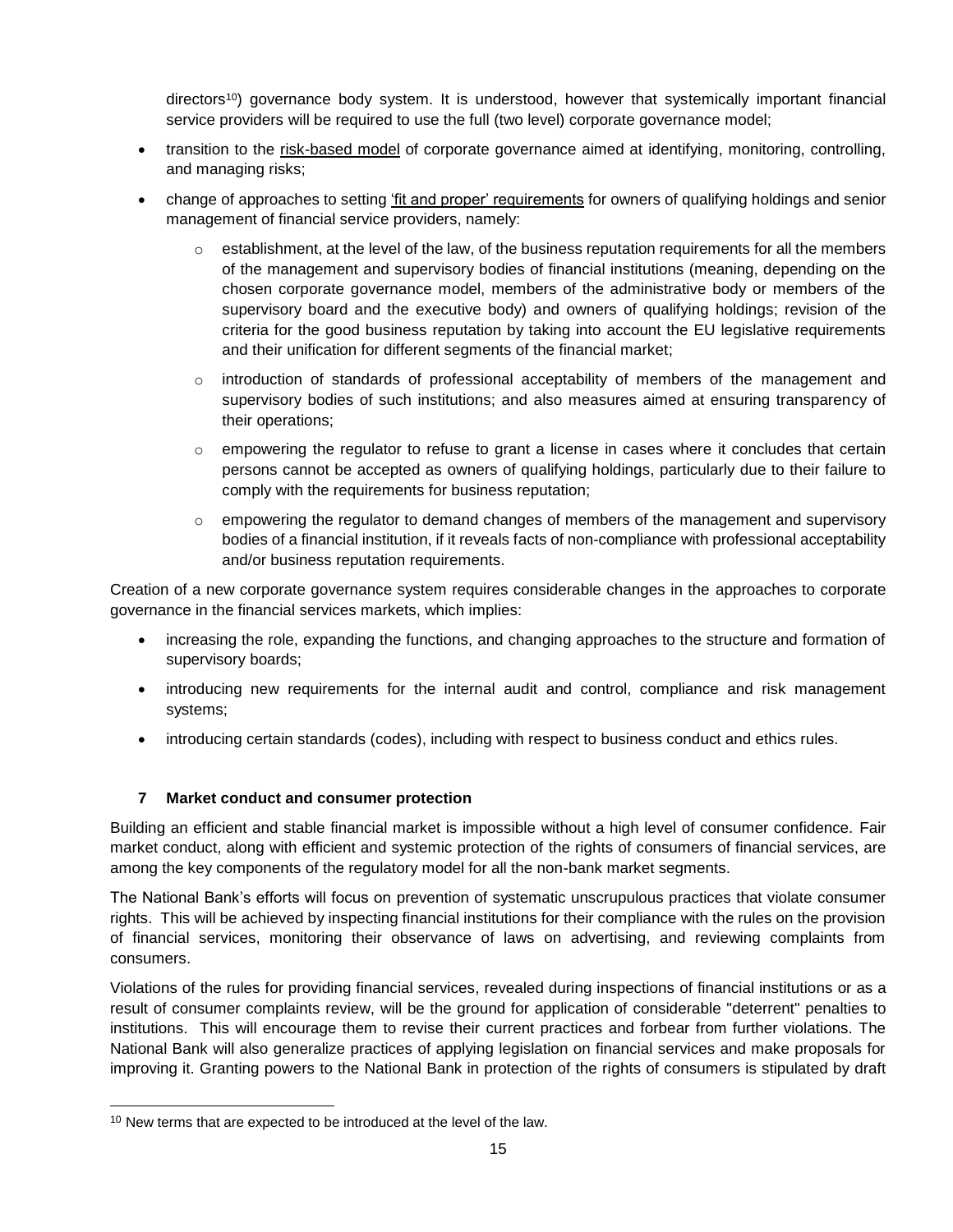Law "On Amendments to Certain Laws of Ukraine Concerning Improvement of Protection of the Rights of Consumers of Financial Services" No. 2456-d (awaiting second reading in the Verkhovna Rada of Ukraine).

In particular, under draft Law No. 2456-d, the National Bank will perform the following functions of protection of the rights of consumers of financial services:

- adopting regulations on consumer protection (for example, regulations imposing requirements to agreements on provision of financial services and the terms of such agreements that would be additional to requirements/terms imposed by laws);
- addressing consumer complaints (including with regard to terms of agreements limiting the rights of consumers of financial services);
- ensuring compliance with the laws on advertising in the area of financial services;
- verifying compliance with the rules for providing financial services and legislation on consumer protection, including receiving and checking documents from financial institutions on services provided to consumers;
- applying enforcement actions (in particular, penalties) due to violations of the rights of consumers of financial services;
- imposing additional requirements for information disclosure by providers of financial services;
- publishing quarterly reviews on its website of the application of laws on protection of the rights of consumers of financial services;
- developing proposals for improvement of the relevant legislation;
- providing methodical recommendations for raising financial awareness of consumers, including expanding financial inclusion;
- interacting and cooperating with other regulators of the financial services markets.

In order to build an efficient system of protection of the rights of consumers of financial services and increase consumer's role in Ukraine, the National Bank plans to continue its activities in the following areas:

- harmonization of regulatory requirements according to the international best practices and the relevant EU laws;
- development of a system of surveys (of the population, financial institutions, expert community, etc.) and comparison studies;
- information and consulting clarifications for consumers;
- cooperation with financial institutions to improve their staff qualifications (training and regular testing system, etc.);
- cooperation with financial institutions to improve the quality of financial services, including by introducing additional quality control mechanisms;
- interaction with nongovernmental organizations promoting protection of the rights of consumers of financial services, particularly to raise awareness of the public.

Comprehensive program for the development of Ukraine's financial sector by 2020 also envisages establishing a mechanism for extrajudicial resolution of individual disputes between consumers and financial institutions through a financial ombudsman institution. A respective draft law has been submitted to the Parliament of Ukraine (No. 8055).

Other important issues of interest for the National Bank include introduction of an efficient compensation system for the consumer, and increased liability of financial institutions for unscrupulous market conduct and/or distribution of false advertisements.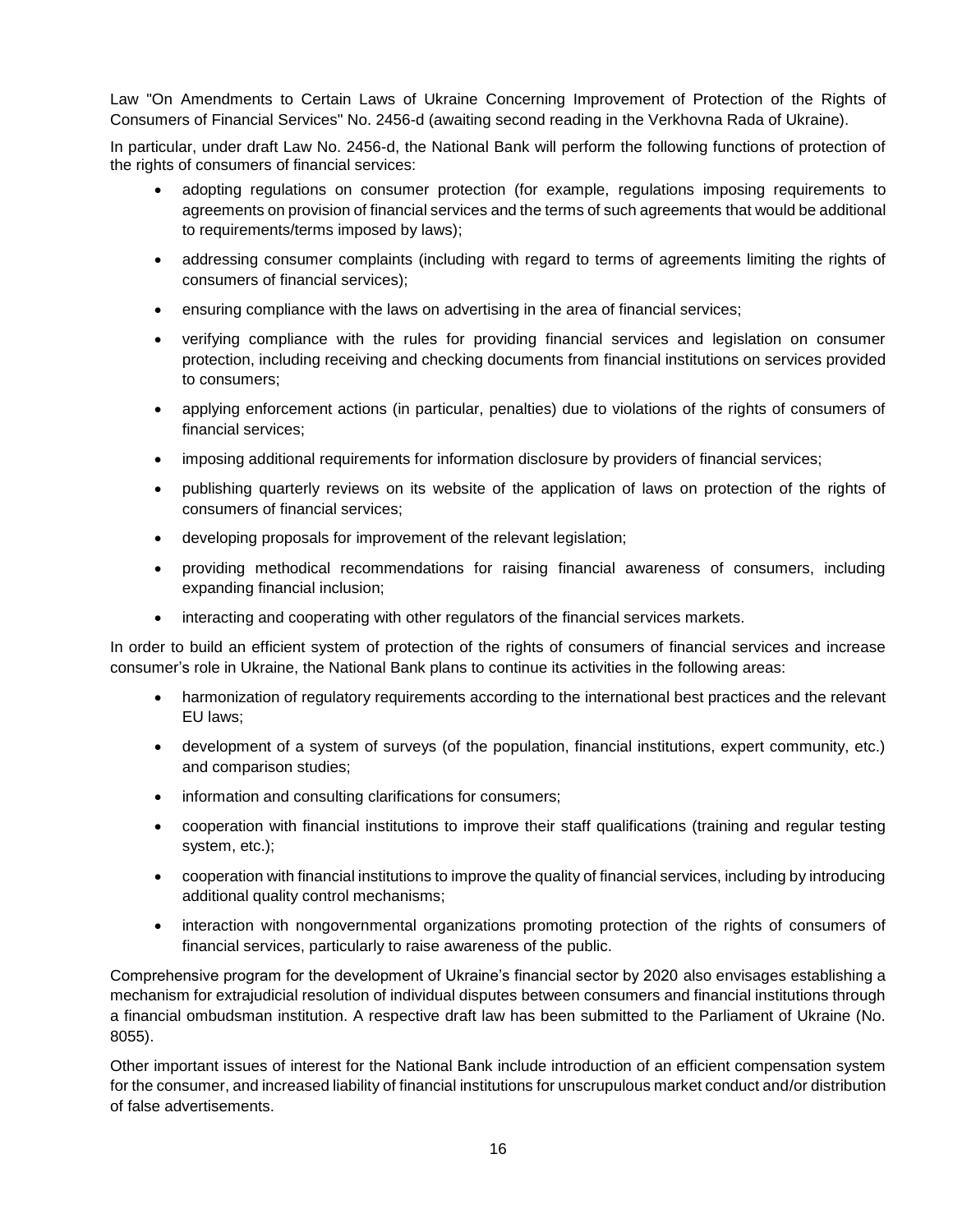The introduction of the guarantee schemes to cover credit union deposits and insurance payments should also enhance financial consumer protection (see chapter 4).

#### <span id="page-16-0"></span>**8 Model of new legislative regulation of financial services markets**

Reform of the non-bank financial sector and implementation of the National Bank's vision of regulation will necessarily require key changes to the legal framework. This is required to:

- set uniform approaches to, and standards for, financial institutions' establishment and operation for the different segments of the financial market;
- eliminate any discrepancies in the National Bank's powers to regulate banks and non-bank financial institutions, and also bring the national legislation in line with the EU laws in terms of powers of financial regulators;
- bring the requirements for licensing, operations, regulation of and supervision over financial institutions in line with the EU laws.

Accordingly, a new model of legislation for the financial services markets will require the Law on Financial Services to be revised fundamentally. This law must apply to all financial markets and introduce:

- a unified terminology for banking and non-bank financial services, aligning it with the terminology used in the EU legislation;
- general unified rules for provision of financial services (for example, requirements for the contents and procedure for executing financial services agreements);
- general requirements for disclosure of information by providers of financial services on their operations and terms of services (for example, requirements for reporting to the regulators, contents of information disclosed along with financial statements);
- general requirements for supervision over financial institutions, including measures to restore solvency of financial institutions and/or put them out of the market.

The Law "On National Bank of Ukraine" will specify in more detail the powers of the National Bank, its purposes, forms and methods of regulation, which will be outlined in general terms in the Law on Financial Services.

The National Bank intends to continue the sectoral approach to legal regulation of operations of financial institutions. Hence, special rules of operations and prudential requirements will apply to certain types of financial institutions as set by special laws such as the Law "On Credit Unions" and the Law "On Insurance").

The rules of market conduct and provision of services in certain financial markets, or with respect to certain financial services, will also be governed by specific laws (e.g., the Consumer Lending Law, the Laws "On Obligatory Insurance of Civil Law Liability of Ground Motor Vehicle Owners", "On Financial Ombudsman Institution" and others).

The development and adoption of new laws on certain financial services or financial institutions will be reserved for only the most important social relations. In most cases, regulations (bylaws) enacted by the regulator will govern the operations of financial institutions. For example, the National Bank finds it reasonable that activities of nonbank credit institutions shall be governed at the level of the law. For this, the National Bank is considering establishing in one law procedures of operations of banks and non-bank credit institutions.<sup>11</sup> In other cases, the rules of market conduct and/or prudential requirements that will apply, for example, to financial companies or

 $\overline{a}$ 

<sup>&</sup>lt;sup>11</sup> This law will not apply to credit unions, which, due to special principles of operations, in particular, nonapplication of the requirements of Directive 2013/36/EU on activity of credit institutions to them, will continue to be governed by the Law "On Credit Unions".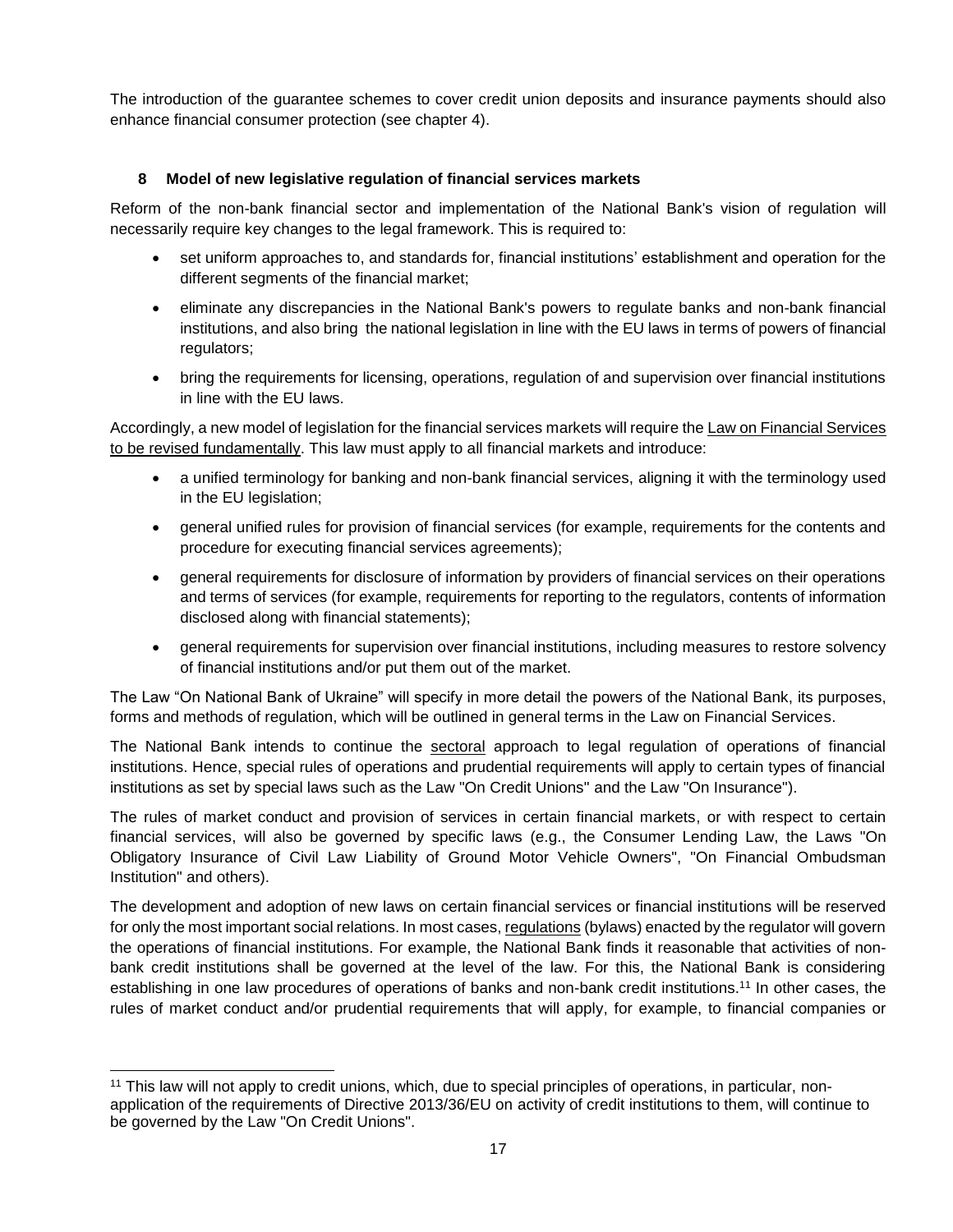pawnshops (other than rules/requirements defined by the Law on Financial Services or other laws) will be set by regulations.

There are other, non-financial sector laws that are applicable to the NBFI sector, and both the National Bank and NBFIs will take them into account. This legislation governs wider aspects of social relations, such as, for instance:

- provision of services, execution and contents of agreements (the Civil Code of Ukraine);
- corporate governance (the Laws "On Joint-Stock Companies", "On Limited and Additional Liability Companies", and the Civil Code of Ukraine);
- consumer protection (the Law "On Consumer Protection");
- accounting, financial statements, and audits (the Laws "On Accounting and Financial Statements in Ukraine" and "On Audits of Financial Statements and Auditing");
- solvency restoration (the Law "On Debtor Solvency Restoration or its Bankruptcy" or the Bankruptcy Procedure Code (once it comes into force)).

The National Bank intends to approach revision of the legal framework for financial services markets through dialogue with market participants. The National Bank also proposes to engage international and Ukrainian experts to develop concepts, suggest legal/regulatory changes, and draft legal language. Hence, the National Bank will follow an open public comment and discussion process for draft laws and regulations, involving concerned parties, such as consumers and providers of financial services.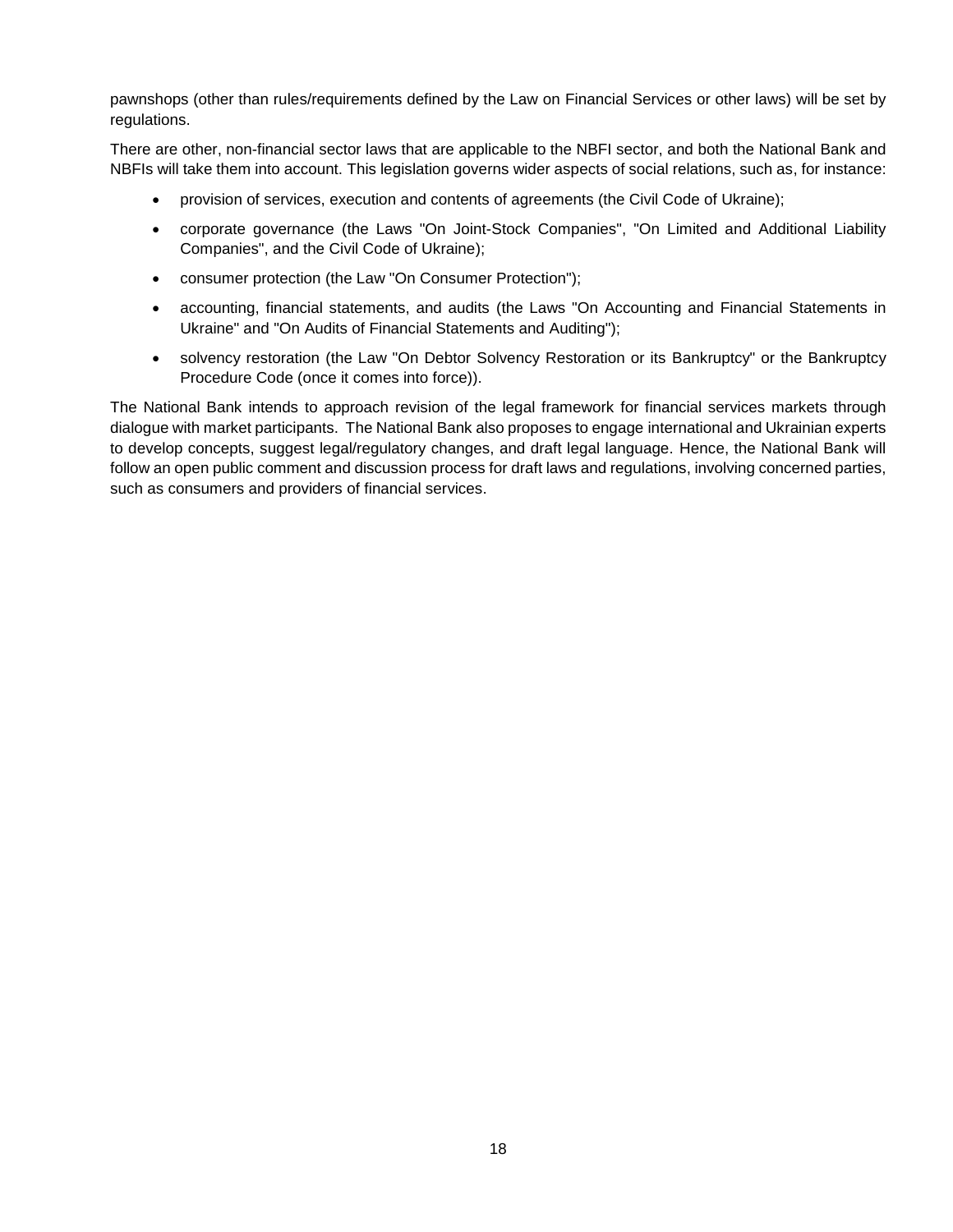#### <span id="page-18-0"></span>**Planned transition period for non-bank financial institutions: benchmarks and schedule**

## KEY PRINCIPLES OF TRANSITION/ADAPTATION PERIOD

## **"SOFT" TRANSITION**

Seamless and inconspicuous transition period for the NBFIs

**1**

- Ensure continuity of the NBFI operation
- Provide an adaptation period for the NBFI participants

#### **OPENNESS, TRANSPARENCY, EFFICIENCY OF COMMUNICATIONS 5**

- Cooperation and communication with the NBFIs
- Support of regulation and supervision processes
- Public discussion of development concepts and changes
- Taking into account the opinion of experts and stakeholders on the need to change the processes

#### **DOMESTIC AND INTERNATIONAL EXPERTISE 2**

- State support and international expert assistance
- Comprehensive action plan and preparatory works
- Structure set-up and launch of processes
- Monitoring of implementation phases completion

## **INSTITUTIONAL MEMORY**

- Preservation of the institutional memory of the FSR<br>• Key staff must continue running the processes
- Key staff must continue running the processes

#### **4 DEVELOPMENT AND FINANCIAL STABILITY**

- Financial sector development strategy
- Introduction of level playing field in the financial market
- Consumer protection

**3**

• Implementation of international best practices and EU standards in Ukrainian legislation

The top priority for the National Bank over the 24 months following the Draft Law No. 2413-a's passing and promulgation of the respective Law is a seamless transition from one regulator to another. Non-bank financial institutions should not experience any disruptive consequences of transferring the regulatory function from the FSR to the National Bank, i.e. there must be continuity of operation of non-bank financial institutions. 1

The National Bank tentatively divides this period into 2 phases:

- 1) *Transition period*: the first 12 months after the Draft Law No. 2413-a is passed and the respective Law is promulgated, upon expiration of which the non-bank financial institutions will be regulated by the National Bank;
- 2) *Adaptation period*: 12 months following the transition period expiration.

During the transition period, the National Bank plans to focus its efforts on creating its internal capacity to carry out key regulatory functions (licensing, supervision, etc.) and organizing auxiliary functions. The National Bank's efforts will be aimed at an efficient and coordinated transfer of functions from the FSR to the National Bank.

A second area of focus of the National Bank during the transition and adaptation periods will be market analysis and development of draft laws/regulations based on results of this analysis. Changes proposed by the National Bank will require time to analyze the actual situation in the non-bank market, to get acquainted with the key players, and to decide upon and to draft regulations and laws. In particular, during the adaptation period the National Bank plans to conduct a comprehensive market evaluation, which will include evaluation of assets and liabilities, risks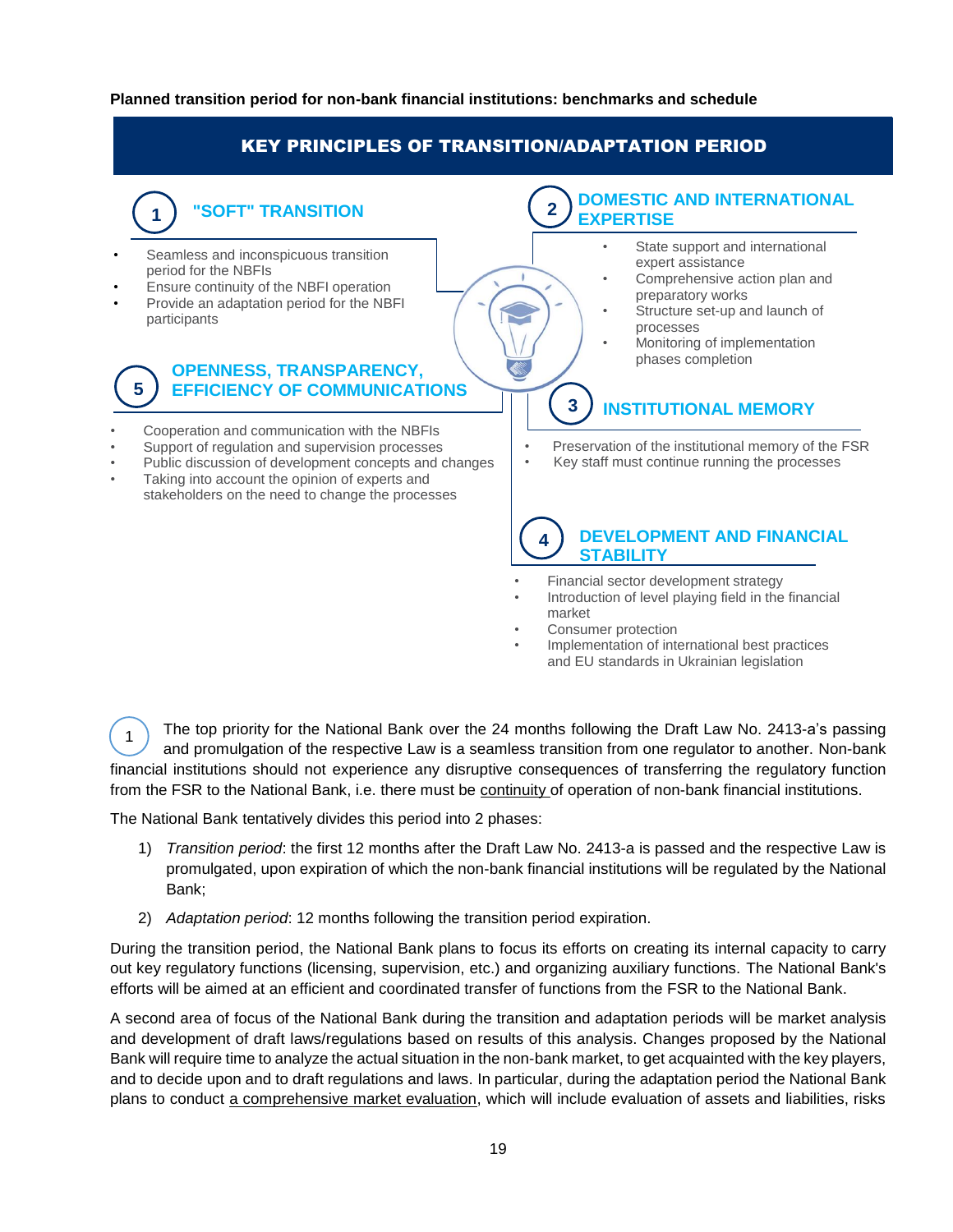and solvency of the participants of all the financial sector segments to come under the authority of the National Bank.

The National Bank intends to approach carefully legal and regulatory changes in the non-bank area. The two-year transition and adaptation period will be used for organizing work inside the regulator, developing new regulatory models and discussing them with the market participants.

It shall be noted that, as the Draft Law No. 2413-a envisages, new regulations to be enacted by the National Bank on NBFIs' activities will not require NBFIs to have their respective licenses reissued.

Modeling and development of a comprehensive action plan to develop the non-bank financial institutions market will be one of the most important elements of the National Bank's work during the transition/adaptation period. It is expected that representatives of the market and expert community will participate in the development of this action plan. 2

The National Bank, supported by international financial institutions and other donors, has already completed several studies and analyses that will be required to prepare this comprehensive plan. In particular, the National Bank:

- preliminarily analyzed selected segments of the non-bank financial sector;
- studied the laws and regulations applicable to the non-bank financial market;
- studied international experience in implementing efficient regulation models, particularly in the insurance sector;
- conducted a GAP analysis of the EU legislation and the laws of Ukraine in certain areas, particularly in the area of regulation of credit institutions;
- prepared a road map for the transition/adaptation period for transferring functions from the FSR to the National Bank, and for implementing new regulation for non-bank financial institutions;
- developed preliminary general regulation models, which need to be further detailed and specified based on results of the comprehensive market evaluation and discussions with the market participants.

International financial institutions and other donors intend to provide additional technical assistance to the National Bank in organizing the smooth transfer of regulatory powers and gradual introduction of new prudential requirements for non-bank financial institutions.

One of the key factors for an efficient reform (either in the area of public administration or in private companies) is the quality and experience of professional employees/staff. They can provide sector specific knowledge and "institutional memory." 3

Regulatory reform of the non-bank financial sector is no exception to this rule. Therefore, in order to avoid any decline in the regulator's efficiency and performance, certain measures aimed at preserving the institutional memory of the FSR must be developed and taken. This means, in particular, preservation of certain "written" experience of the FSR (i.e. operational rules and procedures) and "unwritten" experience - non-formalized knowledge of its staff. This will help avoid errors made in the past.

The National Bank intends to retain key staff of the FSR, and utilize their expertise in the transition process. This will also provide the National Bank an opportunity to evaluate individual capabilities for future employment. Further participation of the competent key staff in certain processes is important so that regulatory achievements are not lost in the course of transferring the functions of the FSR to the new regulator.